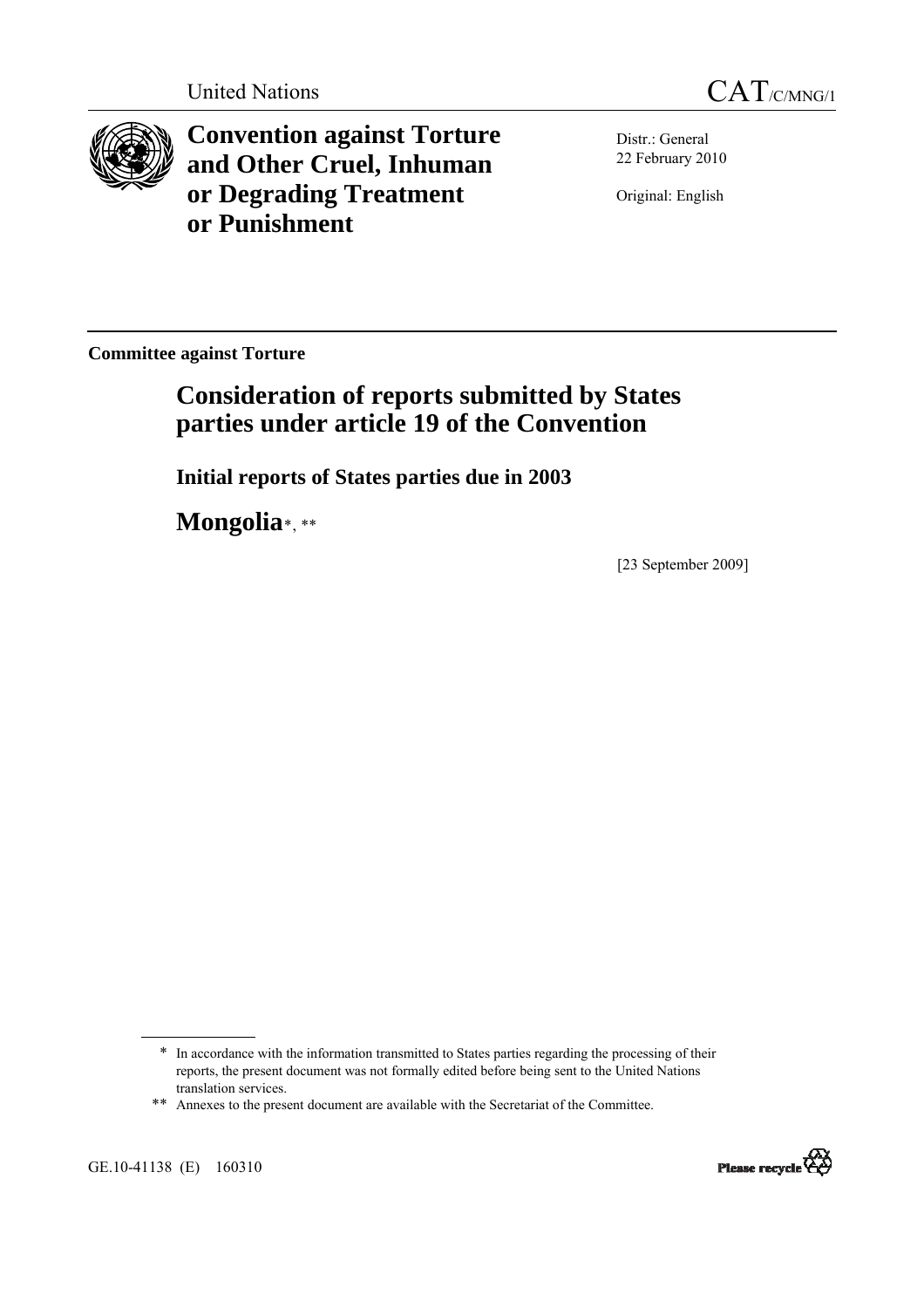### $CAT/C/MNG/1$

# Contents

|              | Paragraphs  | Page |
|--------------|-------------|------|
| $\mathbf{I}$ | $1 - 2$     | 3    |
| $\mathbf{H}$ | $3 - 21$    | 3    |
| Ш            | $22 - 211$  | 6    |
|              | $22 - 26$   | 6    |
|              | $27 - 42$   | 7    |
|              | $43 - 53$   | 9    |
|              | $54 - 61$   | 10   |
|              | $62 - 70$   | 11   |
|              | $71 - 94$   | 13   |
|              | $95 - 97$   | 15   |
|              | $98 - 103$  | 16   |
|              | $104 - 110$ | 17   |
|              | $111 - 129$ | 18   |
|              | $130 - 153$ | 20   |
|              | $154 - 156$ | 25   |
|              | $157 - 169$ | 25   |
|              | $170 - 177$ | 27   |
|              | $178 - 182$ | 28   |
|              | $183 - 211$ | 28   |
|              |             |      |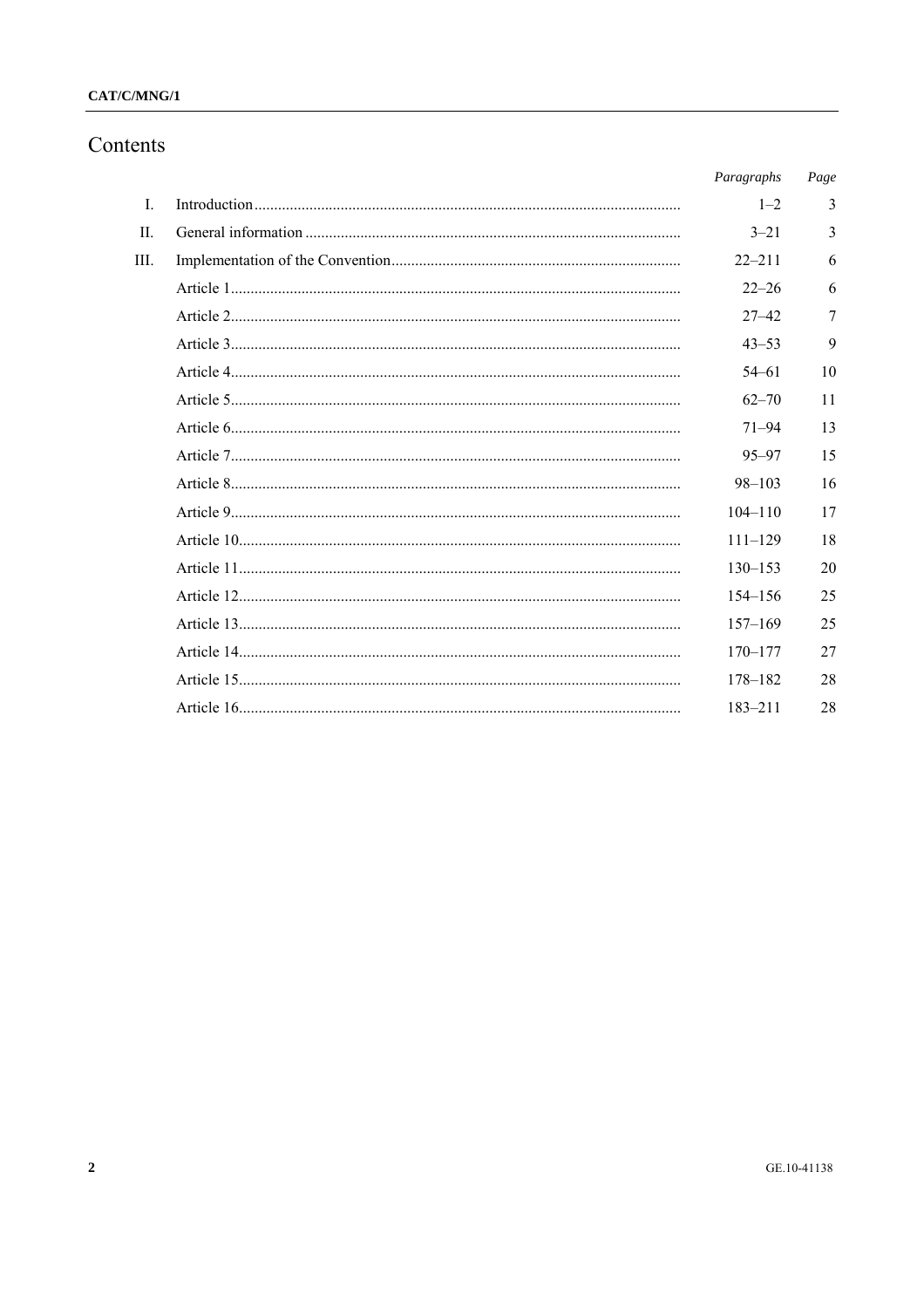## **I. Introduction**

1. The present report has been elaborated on the basis of article 19 of the Convention against Torture and Other Cruel, Inhuman or Degrading Treatment or Punishment, which was ratified on 2 November 2000 by the State Great Khural of Mongolia. It covers the years from 2000 through 2007.

2. The present report has been prepared by the Ministry of Justice and Home Affairs along with the General Prosecutor's Office, the Court Decision Enforcement Authority and the General Police Department of Mongolia.

# **II. General information**

3. According to the Constitution of Mongolia (1992), human rights and freedoms are the cornerstones for State policy and the Constitution itself was declared in harmony with internationally accepted democratic principles.

4. Since the adoption of the New Constitution of Mongolia, measures such as those to provide human rights and freedoms in Mongolia, to enhance State responsibility before its nation and to develop the system of law enforcement and judicial organs have been taken step by step.

5. In order to develop the procedures related to limitation of human rights, search and arrest of suspects and the legal ground of supervision and liability thereto, moreover aiming at establishing special regulation in respecting the other's rights and freedoms and to conduct public order, the Criminal Code, Criminal Procedural Code, Civil Procedural Code, Court Law, Law on Prosecution Authority, Court Decision Enforcement Law and Law on Advocacy were revised respectively and enacted in 2002.

6. Article 10 of the Constitution of Mongolia reads as follows "Mongolia shall fulfil in good faith its obligations under international treaties to which it is a party. The international treaties, to which Mongolia is a party, shall become effective as domestic legislation upon the entry into force of the laws or on their ratification or accession."

7. The above clause demonstrates that bilateral and multilateral human rights instruments to which Mongolia has acceded or ratified, including the Convention against Torture and other Cruel, Inhuman or Degrading Treatment or Punishment, play an important role in the legal system of Mongolia and that the issue of human rights and freedoms in Mongolia is regulated by the national legislation and the international instruments to which Mongolia is a party.

8. Paragraph 2 of article 1 of the Constitution of Mongolia states that the supreme principles of the activities of the State shall be to give effect to democracy, justice, freedom, equality and national unity and respect of law while paragraph 2 of article 14 reads "no person shall be discriminated against on the basis of ethnic origin, language, sex, social origin and status, property, occupation and post, religion, opinion or education". Also, article 19 defines the internal function of the State in human rights protection as to be responsible to the citizens for the creation of economic, social, legal and other guarantees for ensuring human rights and freedoms, to fight against violation of human rights and freedoms and to restore rights which have been infringed.

9. According to the revised Court Law of 2002, a court is a guarantor of justice, human rights and freedoms and legitimacy, and a judge shall be independent and subject only to the Constitution of Mongolia and other legislation.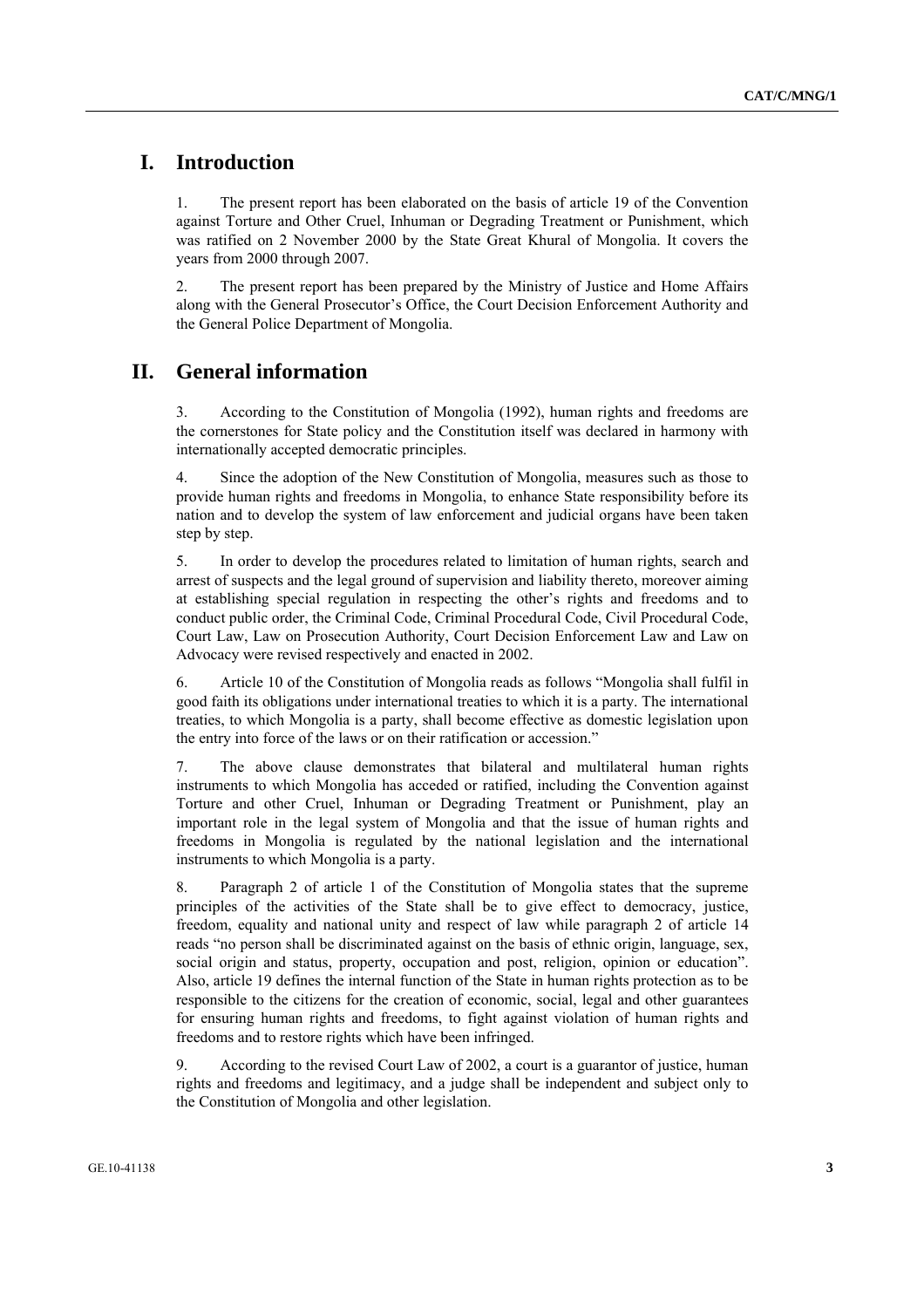10. The Administrative Procedural Code of Mongolia was issued by the State Great Khural of Mongolia in 2002. The principal aim of this Code is to protect the human rights and freedoms and the legitimate interest of a person from any illegal or arbitrary actions by the administration and public servants, to restore infringed rights and to support a fair legal order. On the basis of this Code, an Administrative Case Court has been functioning since 2004.

11. The Prosecution Authority, as stated in the Law on Prosecution Authority of 2002, is an independent organization, whose basic duty is to ensure the overall implementation of the Criminal Code throughout the territory of Mongolia; it functions on behalf of the State and participates in the execution of judicial power.

12. Even though cases of inquiry and investigation into certain incidents involving the cruel, degrading or inhuman treatment of suspects have rarely occurred, the fact is that under previous legislation, any complaints and information regarding actions by police officers that were received and handled exclusively by the police authority eventually lead to misleading or unjust rulings.

13. In order to suppress such inhuman and cruel incidents and to promote human rights, the Criminal Procedural Code of 2002 has assigned to the Investigation Unit, a newly established body at the General Prosecutor's Office of Mongolia, the duty to receive the complaints, information and cases regarding any cruel and inhuman actions by the police, judiciary and prosecutors. The Unit has commenced its activity on 11 September 2002, on a basis of legislation such as the Law on Prosecution Authority, resolution No. 47 of the State Great Khural, and resolution No. 179 of the Government, and deals with the investigation of crimes committed by police staff, inquirers, investigators, prosecutors or judges, pursuant to paragraph 2 of article 27 of the Criminal Procedural Code of Mongolia. According to the Law on Enforcement of Decision regarding Compulsory Arrest of the Suspect and the Accused, and pursuant to the Package of Laws enacted within the framework of the legal reforms of 2002, authority over the Detention Centres, which was previously exercised by the police, has been transferred to the Court Decision Enforcement Authority. This is a legal attempt to separate the Detention Centres from those inquirers, investigators and other executive police officials who conduct enforcement activities, with a view to protecting citizens as much as possible from torture, cruel and inhuman treatment.

14. One of the most notable reforms ever made in the protection of human rights was the adoption by the State Great Khural of Mongolia on 7 December 2000 of the Law on the National Human Rights Commission, establishing an independent organ for dealing with human right issues in Mongolia. With the appointment of its members by the State Great Khural in February 2001, the National Human Rights Commission (hereafter referred to as "NHRC") officially commenced its activities. The NHRC is an independent entity whose function is to supervise the implementation of the human rights and freedoms clauses as stated in the Constitution of Mongolia, in other laws and in international agreements and to protect and promote human rights. According to this Law, citizens who consider that economic entities, public officials or individuals have violated their rights and freedoms, as guaranteed in the Constitution of Mongolia, other laws and international conventions, may complain, individually or collectively, to the Commission.

15. The Commission enjoys a certain competence, even during states of emergency, with respect to initiating proposals on human rights and transmitting orders and recommendations to other entities.

16. In order to support, develop and strengthen the human rights organizations at the municipal and national level and to take progressive action toward human rights protection, the State Great Khural of Mongolia, through its resolution No. 41 of 2003, approved the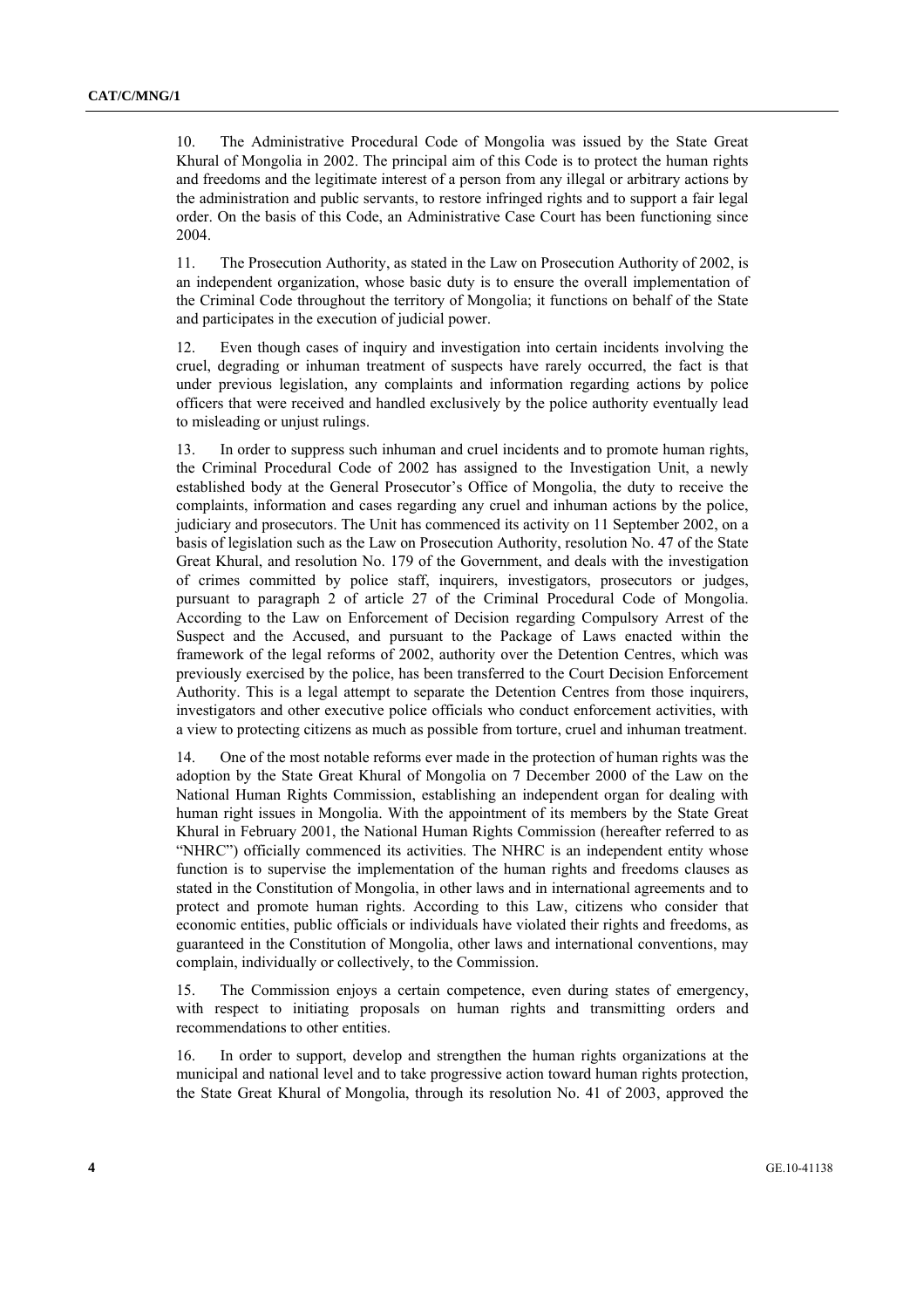National Human Rights Action Program of Mongolia (hereafter referred to as "the National Programme").

17. This instrument establishes a mechanism to guarantee the fulfilment by the State of human rights and freedoms, and constantly implements the duty to combat human rights violations and restore those rights by way of defining directions and guidelines to upgrade the initiatives and responsibilities of the State, Government organs and their officials, by expanding the involvement of civil society, foremost the self-governing bodies, nongovernment organizations, public media and private sectors, and by promoting citizens' initiatives on this matter and improving their efficiency.

18. According to this Programme, the Government itself bears the whole responsibility to implement the National Programme, whose day-to-day activity is to be governed by the Implementing Committee of National Programme those functions on behalf of the Government. Government resolution No. 167 of 2005, defines the procedures for dealing with the issues of recruitment, organizational structure, competences and financing of the Implementing Committee of National Programme.

19. According to the Constitution, the Criminal Procedural Code and other legislations, Mongolian citizens shall enjoy the right to submit complaints and claims to the aforementioned State organs and NHRC regarding any incident of torture and other cruel, inhuman or degrading treatment or punishment.

20. Despite all these achievements, complaints and information issued by citizens and review proceedings conducted by human rights and law enforcement authorities have not revealed, in recent years, a single incident of mistreatment, for example of beating or the intentional causing of physical harm by inquirers, investigators or prison guards.

21. The following survey was produced by the Investigation Unit of the General Prosecutor's Office showing the status of the investigation process, based on complaints and information regarding the mistreatment of citizens by police officers.

| Year           | Article | Number of<br>cases | Number of<br>accomplices | Number of<br>dropped cases | Number of<br>suspended<br>cases | Number of cases Number of<br>transferred to total cases<br>court | (yearly)       |
|----------------|---------|--------------------|--------------------------|----------------------------|---------------------------------|------------------------------------------------------------------|----------------|
| September 2002 | 251     |                    |                          |                            |                                 |                                                                  |                |
|                | 252     |                    |                          |                            |                                 |                                                                  |                |
|                | 256     |                    |                          |                            |                                 |                                                                  |                |
| 2003           | 251     | 5                  | 6                        | 2                          | $\theta$                        | $\overline{2}$                                                   | 14             |
|                | 252     | 9                  | 11                       | 3                          | 1                               | 5                                                                |                |
|                | 256     | $\boldsymbol{0}$   |                          |                            |                                 |                                                                  |                |
| 2004           | 251     | $\overline{2}$     | 7                        |                            |                                 | $\overline{2}$                                                   | 16             |
|                | 252     | 14                 | 23                       | 5                          |                                 | 5                                                                |                |
|                | 256     | $\boldsymbol{0}$   |                          |                            |                                 |                                                                  |                |
| 2005           | 251     | 5                  | $\overline{7}$           | 1                          | 1                               | $\overline{c}$                                                   | 19             |
|                | 252     | 14                 | 23                       | 4                          |                                 | 6                                                                |                |
|                | 256     | $\boldsymbol{0}$   |                          |                            |                                 |                                                                  |                |
| 2006           | 251     | 3                  | 5                        | $\overline{2}$             |                                 |                                                                  | $\overline{4}$ |
|                | 252     | 1                  | 2                        |                            |                                 |                                                                  |                |
|                | 256     | $\boldsymbol{0}$   |                          |                            |                                 |                                                                  |                |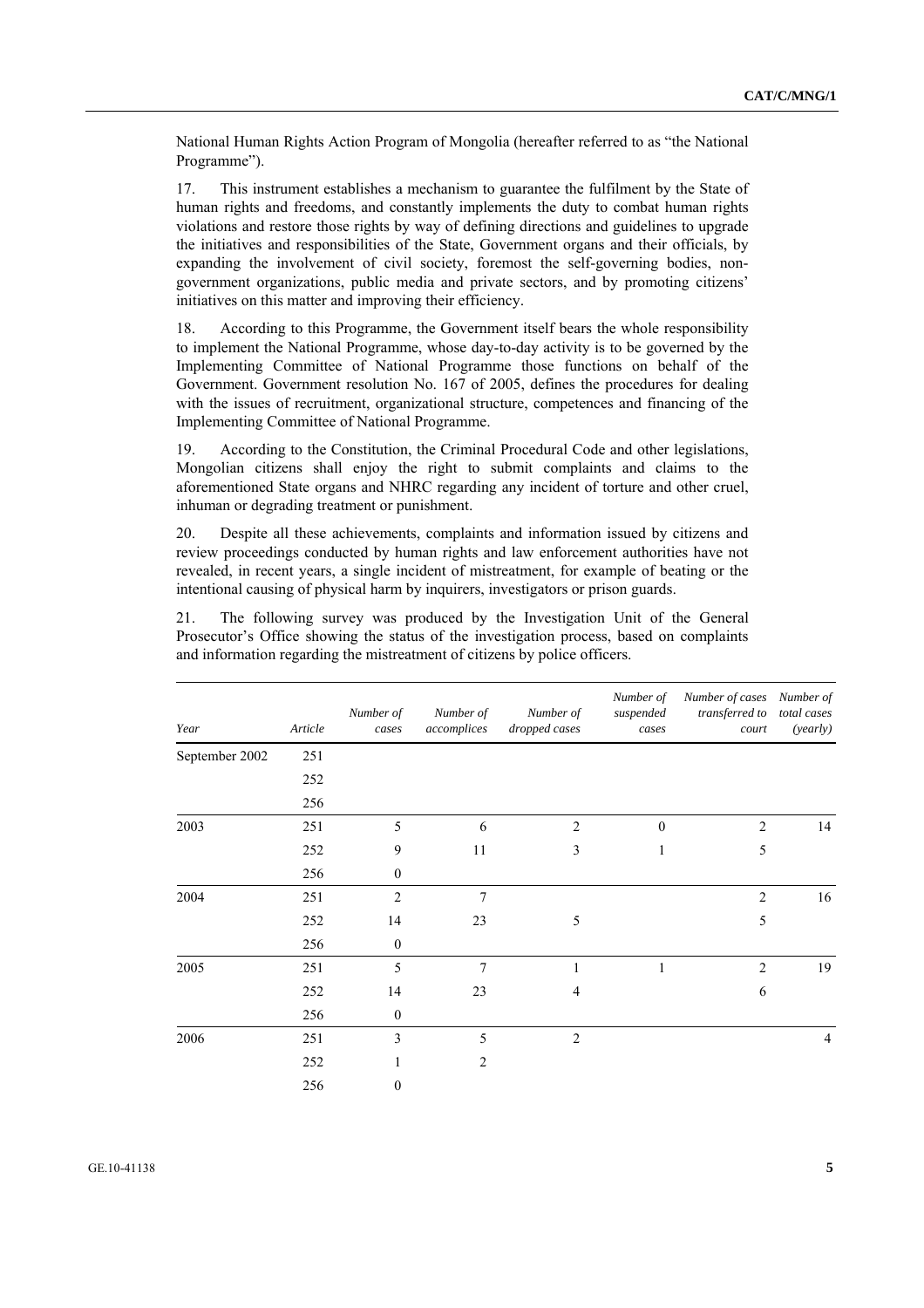| Year         | Article | Number of<br>cases | Number of<br>accomplices | Number of<br>dropped cases | Number of<br>suspended<br>cases | Number of cases Number of<br>transferred to total cases<br>court | (yearly) |
|--------------|---------|--------------------|--------------------------|----------------------------|---------------------------------|------------------------------------------------------------------|----------|
| 2007         | 251     |                    | 11                       |                            |                                 |                                                                  | 20       |
|              | 252     | 14                 | 10                       |                            |                                 |                                                                  |          |
|              | 256     |                    | $\overline{4}$           |                            |                                 |                                                                  |          |
| <b>Total</b> | 251     | 20                 | 36                       | 5                          |                                 | 9                                                                | 73       |
|              | 252     | 52                 | 69                       | 17                         |                                 | 18                                                               |          |
|              | 256     |                    | 4                        |                            |                                 |                                                                  |          |

 *(From September 2002 through 2007)* 

### **III. Implementation of the Convention**

### **Article 1**

22. Article 1 of the Convention defines torture. Torture and similar actions are forbidden by the Constitution and other legislation of Mongolia, as these respect justice, human rights and freedoms. Article 10 of the Constitution of Mongolia states that Mongolia shall fulfil in good faith its obligations under international treaties to which it is a party, which shall become effective as domestic legislation upon the entry into force of the laws or on ratification of or accession to international conventions.

23. Paragraph 2 of article 1 of the Constitution of Mongolia states that "the supreme principles of the activities of the State shall be give effect to democracy, justice, freedom, equality and national unity and respect of law," and paragraph 13 of article 16 states that the citizens of Mongolia shall be guaranteed the privilege to enjoy right to personal liberty and safety. No person shall be arrested, searched, detained, persecuted or deprived of liberty save in accordance with the procedures and on grounds determined by law. No person shall be subjected to torture or to inhuman, cruel or degrading treatment.

24. Paragraph 4 of Article 10 of the Criminal procedural Code of Mongolia also states that no person shall be subjected to torture or to inhuman, cruel or degrading treatment.

25. The Amendment enacted on 1 February 2008 to the Criminal Code by the State Great Khural of Mongolia described the term "torture" in a broader scope. This act shall be punished according to the degree of seriousness of the crime in terms of the injury inflicted to the human body.

26. Even before this amendment was inserted into the Criminal Code of Mongolia, the same Code had been dealing with a crime known as "torture" and in accordance with certain articles, illegal acts such as threats, violence, torture, humiliation, deception, etc., were criminalized and subjected to punishment clauses. Such illegal acts included recognizing as a suspect, charging and sentencing of a knowingly innocent person (art. 248), knowingly illegal detention or custody (art. 249), rendering an illegal court judgment (art. 250), forcing of testimony (art. 251), falsification of evidence (art. 253), making a witness or victim give a false testimony, an expert witness render a false opinion or an interpreter do false interpretation (art. 256), abuse of power or of office by a State official (art. 263) and excess of authority by a State official (art. 264).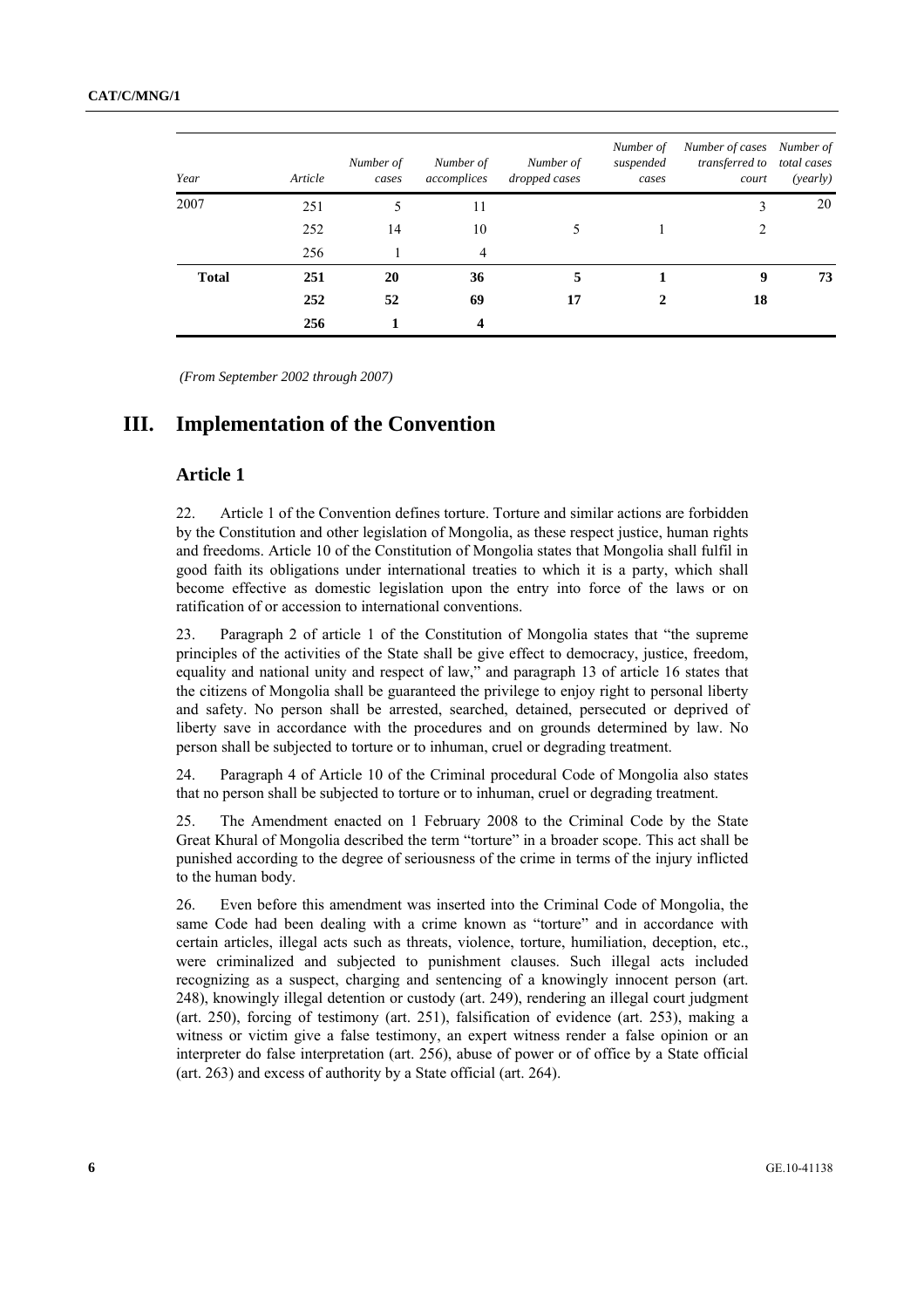### **Article 2**

27. The fundamental issues related to torture, for example, prevention, responsibility, restoration and reparation, were specifically covered by the Code. In 2007, some eminent preventive clauses were inserted into the Criminal Procedural Code and the Court Decision Enforcement Law of Mongolia. According to the Constitution and other legislation, it is the duty of every citizen, governmental and non-governmental organization and economic entity to respect and obey the Constitution and other laws and to organize and further their legal implementation. Therefore, in light of its binding nature, steps carried out pursuant to this Convention must be examined in relation to related legal clauses.

28. Paragraph 13 of article 16 of the Constitution of Mongolia reads "where a person is arrested he/she, his/her family and counsel shall be notified within a period of time established by law of the reasons and grounds of the arrest", and paragraph 14 of article 16 states "... not to testify against himself/herself, his/her family or parents and children. He or she has a right to self-defence and shall receive legal assistance. It shall be prohibited to compel a citizen to testify against him or herself." According to paragraph 5 of article 10 of the Criminal Procedural Code of Mongolia, upon arrest, a suspect must be informed of the reasons of and grounds for the arrest and must also be admonished of his/her right to engage an advocate for his/her defence, to refer to court and of the right not to testify against him or herself. Also article 16 of the same Code states that an inquirer, investigator, prosecutor and a court have no right to compel an accused person to prove their innocence, nor to force or threaten a defendant to testify against him or herself or a family member, or oblige the defendant's parents and children to testify against the defendant. If a defendant agrees to testify, he/she must be informed of his/her right to refuse to give testimony before the testimonial process begins.

29. Furthermore, as stated in paragraph 2 of article 35 of the same Code, the suspect and the accused shall enjoy the following rights including:

- Right to agree or refuse to give testimonies
- Right of self-defence
- Right to hire an advocate
- Right to have a personal meeting with an advocate
- Right to submit complaints regarding any illegal act and decision by an inquirer, investigator or a prosecutor
- Right to compensate for damages caused by illegal actions
- Right to submit a proposal regarding a refusal of a inquirer, investigator, prosecutor, interpreter or an expert
- Right to be assigned an expert or with expert opinion

30. The rights and duties of an advocate, whose functions are to protect the interests of participants and to support them with legal assistance during criminal proceedings, were established by the above-mentioned Code. According to paragraph 3 of article 38 of the said Code, from the moment of the commencement of exigent proceedings, or from the time a person has been considered a suspect, an advocate participates throughout the whole proceedings and a suspect, accused or a defendant shall enjoy the right to choose their advocate.

31. Chapter 8 and articles 68–70 of the Criminal Procedural Code of Mongolia provide that a suspect shall be arrested only on the grounds of court decision and following the related procedures. When a suspect has been arrested, an inquirer and an investigator shall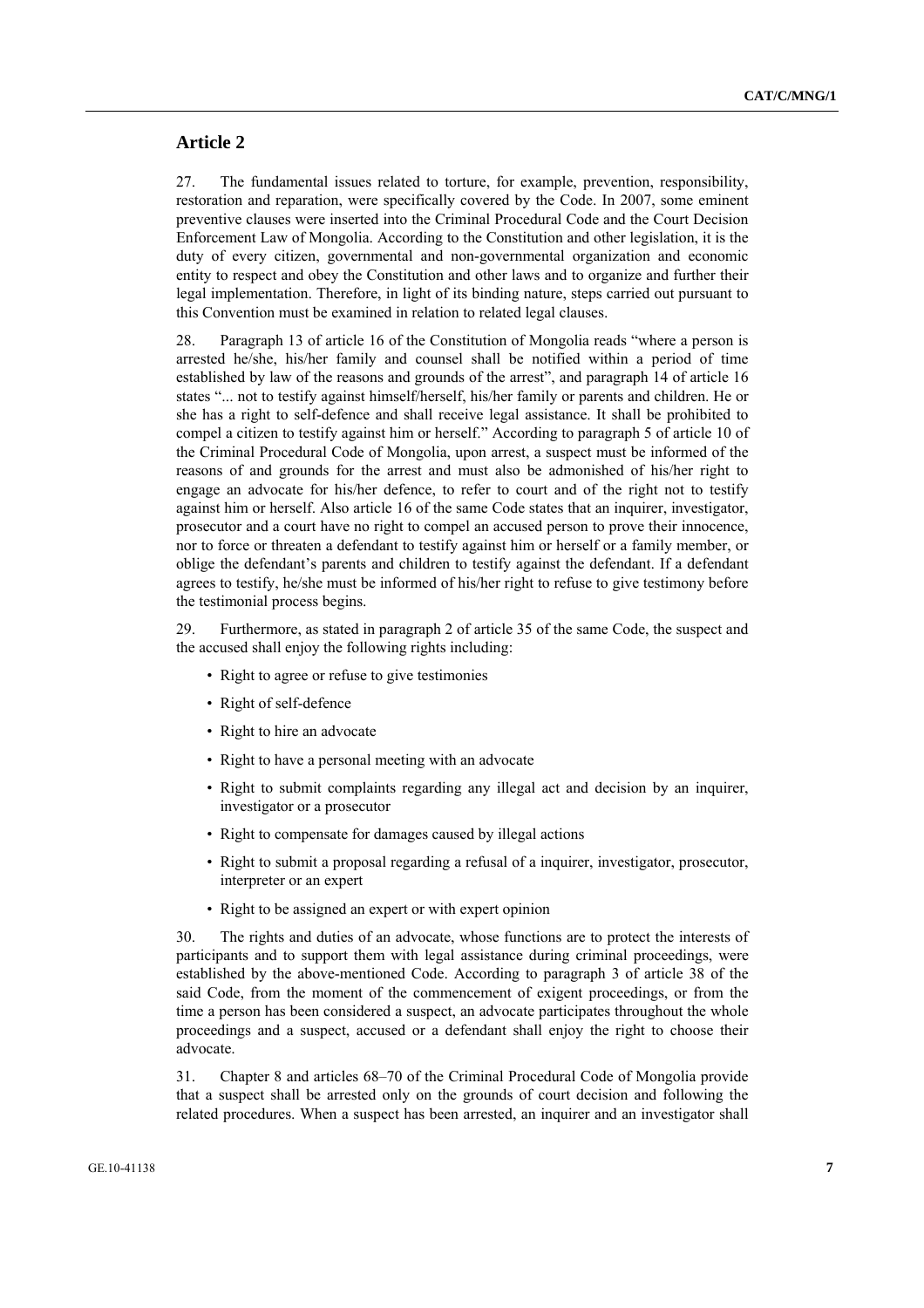inform, within 24 hours his/her adult family members, relatives, advocates or permit the suspect to inform them on his/her own.

32. According to the Court Law of Mongolia, a court stands for the guarantee of human rights and freedoms, justice and legitimacy and a judge shall be independent and subject only to the Constitution and other laws pursuant to it.

33. Article 7 of the Criminal Code of Mongolia reads "the punishment and measures of coercion to be imposed to a person who committed a crime may not have the purpose of inhuman, cruel treatment or degrading his/her honour and dignity".

34. The Court Decision Enforcement Law of Mongolia states that "the enforcement of decision shall be based on the principles of rule of law, respect of human rights and freedoms and legal interests, expediency and kindness". The same law defines some core aspects, for example, the enforcement of court rulings in criminal cases, conditions of and procedures for detention, custody and prison facilities, rights and duties of a prisoner, labour conditions, labour of prisoner in unguarded circumstances, type, organization and promotion of correctional activities for prisoners and last but not least the prisoners conditions. Under the amendment of 3 August 2007 to the Court Decision Enforcement Law, prisoners enjoy the right to demand humane treatment and protection of personal security from the prison authority.

35. The Law on Enforcement of Decision regarding Compulsory Arrest of the Suspect and the Accused states that the process of arrest and detention shall be conducted on the principles of rule of law, humanity and respect of human rights and freedoms. It is forbidden to use torture or other means to physically torment or intimidate the arrested person. The Law also deals with such issues, for example the status of prison authority, rights and duties of its staff, prison condition and procedures, rights and duties of prisoners and implementing procedures.

36. In order to prevent of mistreatment of persons suspected and accused, the Minister for Justice and Home Affairs, through his Order No. 14, issued "The Internal Procedure of Prison Facility (28 January 2005)", and the Justice Minister and the Minister for Health, by their joint Order No. 37/64, have produced "The Procedure on Medical Aid and Treatment to Prisoner and Visit by General Practitioners to Prison Facility (25 March 2005)".

37. Furthermore, in order to suppress the humiliating, degrading, threatening, discriminating and abusive bureaucratic treatment of suspects and accused by the staff of the authority in the course of their duties and to imbue them with respect for laws and an attitude of compassion, through the Order No. 205 of the Justice Minister "the Code of Conduct of Court Decision Enforcement Authority" and by the Order of the Director of Court Decision Enforcement Authority "The Code of Conduct for Staffs of the Court Decision Enforcement Authority" were issued respectively.

38. Great significance has been achieved by the Law on Sobering up of a Person who had an Excessive Drinking of Alcoholic Beverages, which constitutes the legal grounds for conducting a sober-up activity in order to protect the intoxicated persons from falling victim to illegal actions by others and to prevent them from committing crimes and administrative violations. Also the legalization of relation, which was previously regulated by an order issued by the Head of General Police Department, has brought remarkable attainment as it suppressed the human rights violations based on a decision by a single authority and served to promote the protection of human rights by preventing the torture or mistreatment of intoxicated persons.

39. An inseparable human right was legalized as article 19 of the Constitution, which states that in case of a state of emergency or war, human rights and freedoms as defined by the Constitution and other laws shall be subject to limitation only by law. Such a law shall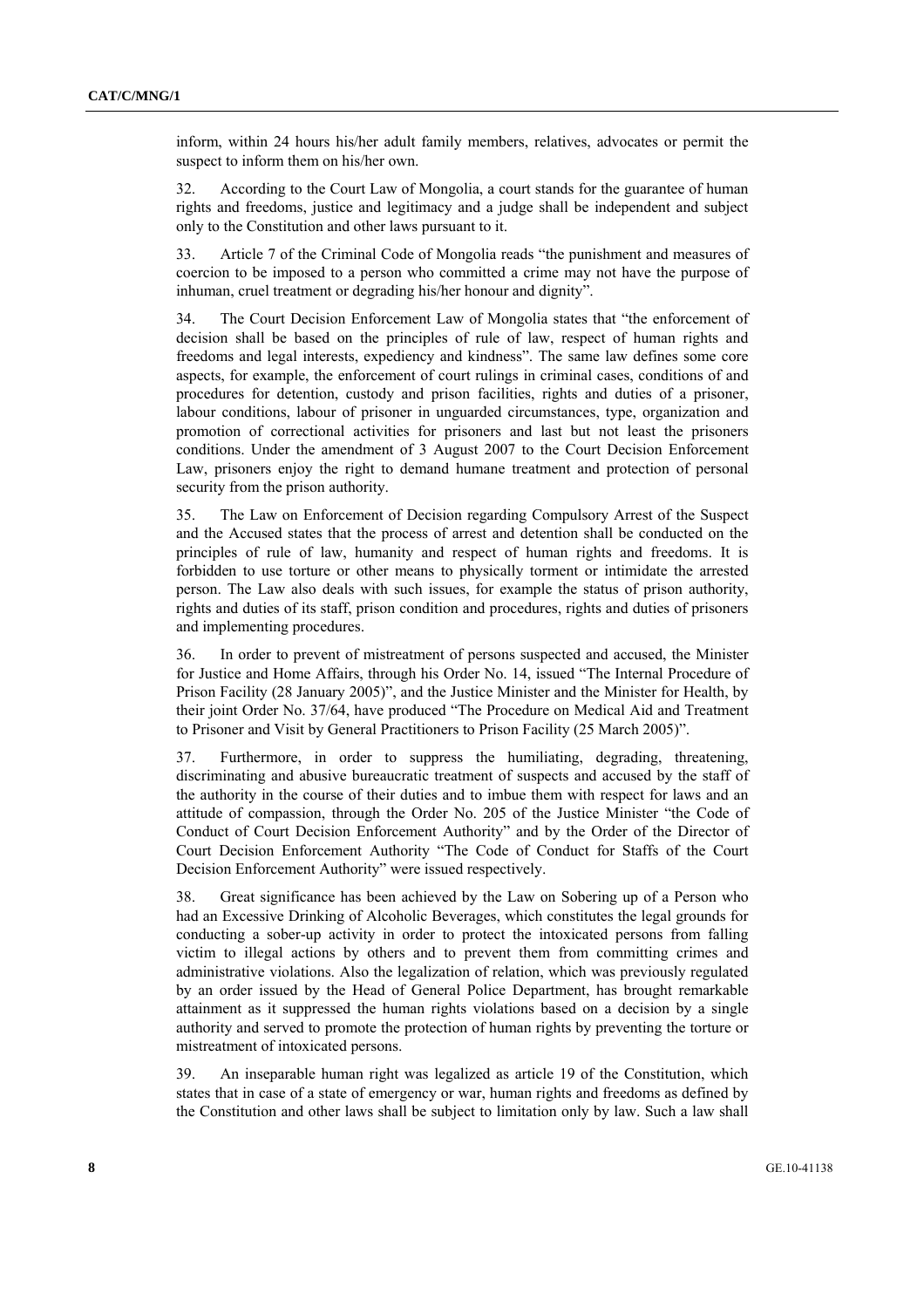not affect the right to life, the freedom of thought, conscience and religion or the right not to be subjected to torture or inhuman and cruel treatment.

40. The measures to be carried out during a state of emergency are reflected in the Martial and Martial-like Law and the Law on State of Emergency of Mongolia. Article 18 of the Law on State of Emergency reads "According to the subparagraph 5 of paragraph 7 of article 5 and article 16, limitation of human rights and freedoms shall not prejudice to the Constitutional clauses of right to life, freedom of thought, freedom of conscience and religion and prohibition of torture, inhumane, cruel or degrading treatment." The violent activities of certain groups of people, including arson and vandalism, created the unstable situation, which occurred on 1 July 2008 and caused an actual threat to the lives of the police personnel. On the same day, in order to contain the scope of this unrest to stop it and prevent further damage, the President of Mongolia, according to the power vested in him by subparagraph 12 of paragraph 1 of article 33 of the Constitution and by his Decree No. 194, declared a state of emergency in the Sukhbaatar District of Ulaanbaatar. The Minister for Foreign Affairs, on behalf of the Government of Mongolia, sent the related information by diplomatic note to the Secretary-General of the United Nations.

41. In accordance with the Decree, while the state of emergency was in force, certain measures were carried out, including the enhanced protection of the basic facilities for the population's subsistence, restriction of movement of traffic in the central part of the City of Ulaanbaatar and checking motor vehicles. Throughout the whole period, the inviolable human rights and anti-torture clauses in the Constitution and the Law on State of Emergency were fully respected.

42. The issue of the guarantee of human rights and freedoms has specifically been regulated by the Martial Law of Mongolia; its article 26 proclaims that in measures taken in times of war, no person shall be discriminated against on the basis of ethnic origin, language, race, age, sex, social origin and status, property, occupation and position, religion, opinion or education. A declaration of a state of war in some part of the territory of Mongolia shall not prejudice the structure of public administration and human rights and freedoms in the other parts of the country; the legislation of Mongolia strictly prohibits the violation and deprivation of natural rights under any circumstances.

### **Article 3**

43. The deprivation of Mongolian citizenship, exile and extradition of citizens of Mongolia is prohibited by article 15 of the Constitution.

- 44. Also article 15 of the Criminal Code of Mongolia states:
	- Citizens of Mongolia shall not be extradited to a foreign State for prosecution in criminal cases or for subjection to criminal liability
	- Foreign nationals and stateless persons within the territory Mongolia, who have committed crimes outside the territory of Mongolia, may be extradited to foreign States to be subjected to criminal liability or for serving punishment as provided for in an international agreement to which Mongolia is a party

45. Article 18 of the Constitution of Mongolia reads "The rights and duties of foreign citizens residing in Mongolia shall be regulated by Mongolian law and by the treaties concluded with the State of the person concerned. Mongolia shall adhere to the principle of reciprocity in determining the rights and duties of foreign citizens in an international treaty concluded with the country concerned. The rights and duties of stateless persons within the territory of Mongolia shall be determined by the Mongolian law".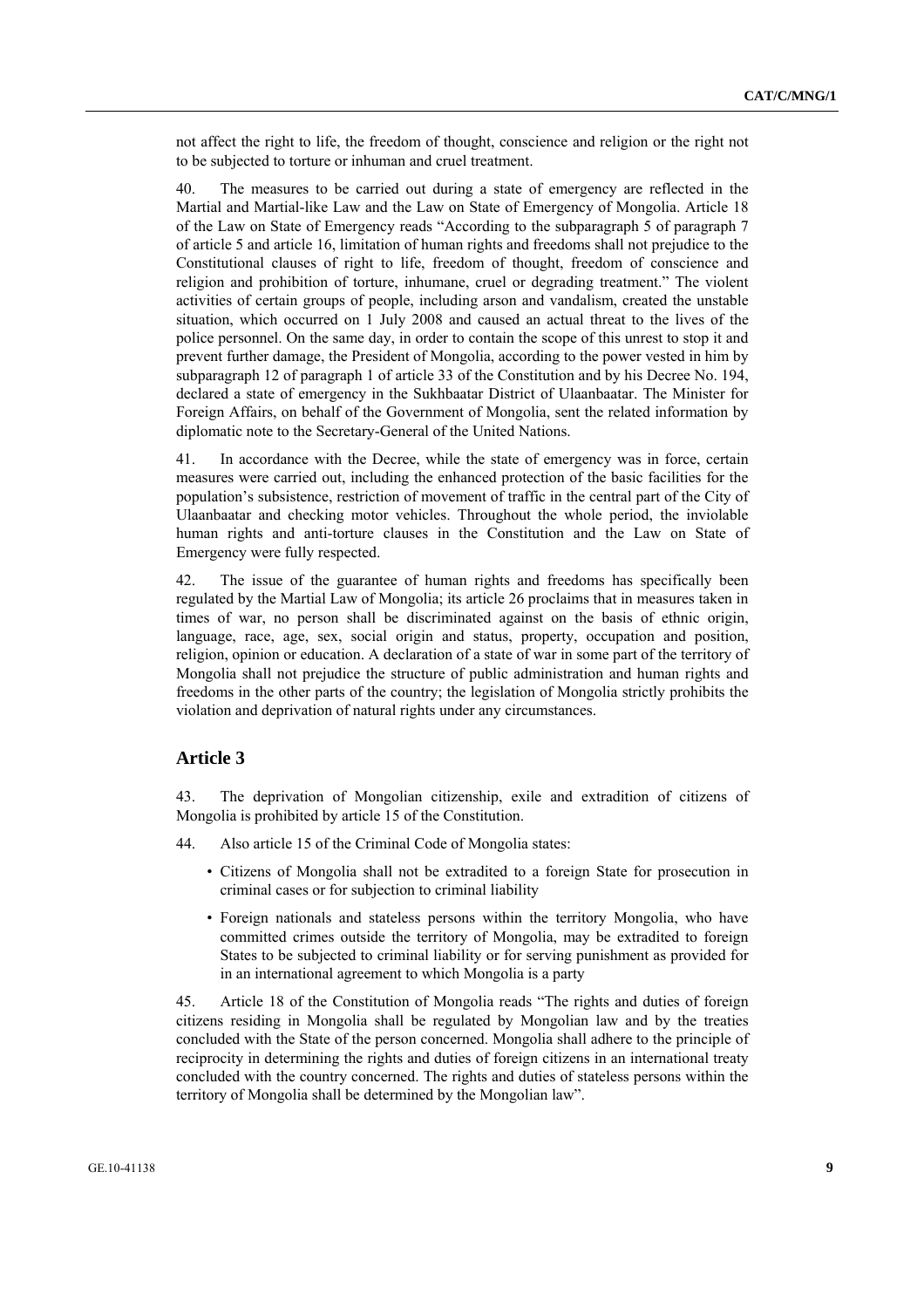46. Chapter 46 of the Criminal Procedural Code of Mongolia concerns the issue of extradition of foreign citizens and stateless person who committed crimes and are subjected to punishment in the territory of a foreign State, while chapter 47 deals with issue of extradition of foreign citizens, who are subject to punishment by the court of Mongolia, to his/her home State and the said issues are to be decided in accordance with the international treaties and agreements.

47. Twelve of the treaties concluded by Mongolia on mutual legal assistance in civil and criminal matters contain an extradition clause. Mongolia has signed the Offender Extradition Treaty with the People's Republic of China, the Republic of Korea and the Republic of India and the Extradition of Sentenced Persons Treaty with Canada and the Republic of Korea.

48. Although the grounds for refusing extradition are set out in chapters 46 and 47 of the Criminal Procedural Code of Mongolia, instances of "a sufficient reason to consider the threat of torture" are not specifically mentioned in the Code.

49. According to clause (g) of article 4 of the Extradition of Sentenced Persons Treaty with the Republic of Korea, the transfer must be agreed by both transferring and receiving parties and the sentenced person's or his or her legal representative's consent must also be confirmed.

50. A protection against inhumane or degrading treatment is contained in paragraph 4 of article 3 of the Offender Extradition Treaty with the Republic of Korea which states that if there are substantial grounds for believing that the request for assistance has been made for the purpose of prosecuting or punishing a person on account of that person's race, sex, religion, nationality or political opinions or that person's position may be prejudiced for any of those reasons, the request shall be refused. As provided in paragraph 3 of article 4 of the same treaty "in extraordinary situations the request receiving party shall consider the nature of the case and the interests of request of the sending party and if it considers that depending on his/her personal circumstances the extradition is incompatible with humanitarian basis, then the assistance request shall also be declined."

51. The issues of return and deportation of the foreign citizens are regulated by the Law on the Legal Status of Foreign Citizens of 1993.

52. According to article 30 of the said Law, a decision regarding the deportation of foreign citizens is to be issued by the Minister for Justice and Home Affairs, based on the proposal of Chief of the Office of Immigration, Naturalization and Foreign Citizens, The implementation of that decision is the responsibility of the Office of Immigration, Naturalization and Foreign Citizens, the Border Defence and the Police Authority of Mongolia.

53. From 2000 through 2008, the concerned authorities of Mongolia implemented decisions involving the deportation of 3.713 citizens from 11 foreign States. Over this period, there were no incidences of non-implementation or refusal of deportation of foreign citizens caused by a reason of human rights violation or threat of torture.

### **Article 4**

54. The crimes defined in article 1 of the Convention had been criminalized in the Criminal Code of Mongolia, for example, the following types of crimes shall be punishable under Criminal Code:

 (a) Recognizing as a suspect, charging and sentencing of a knowingly innocent person (art. 248) (Maximum amount of punishment – imprisonment up to ten years);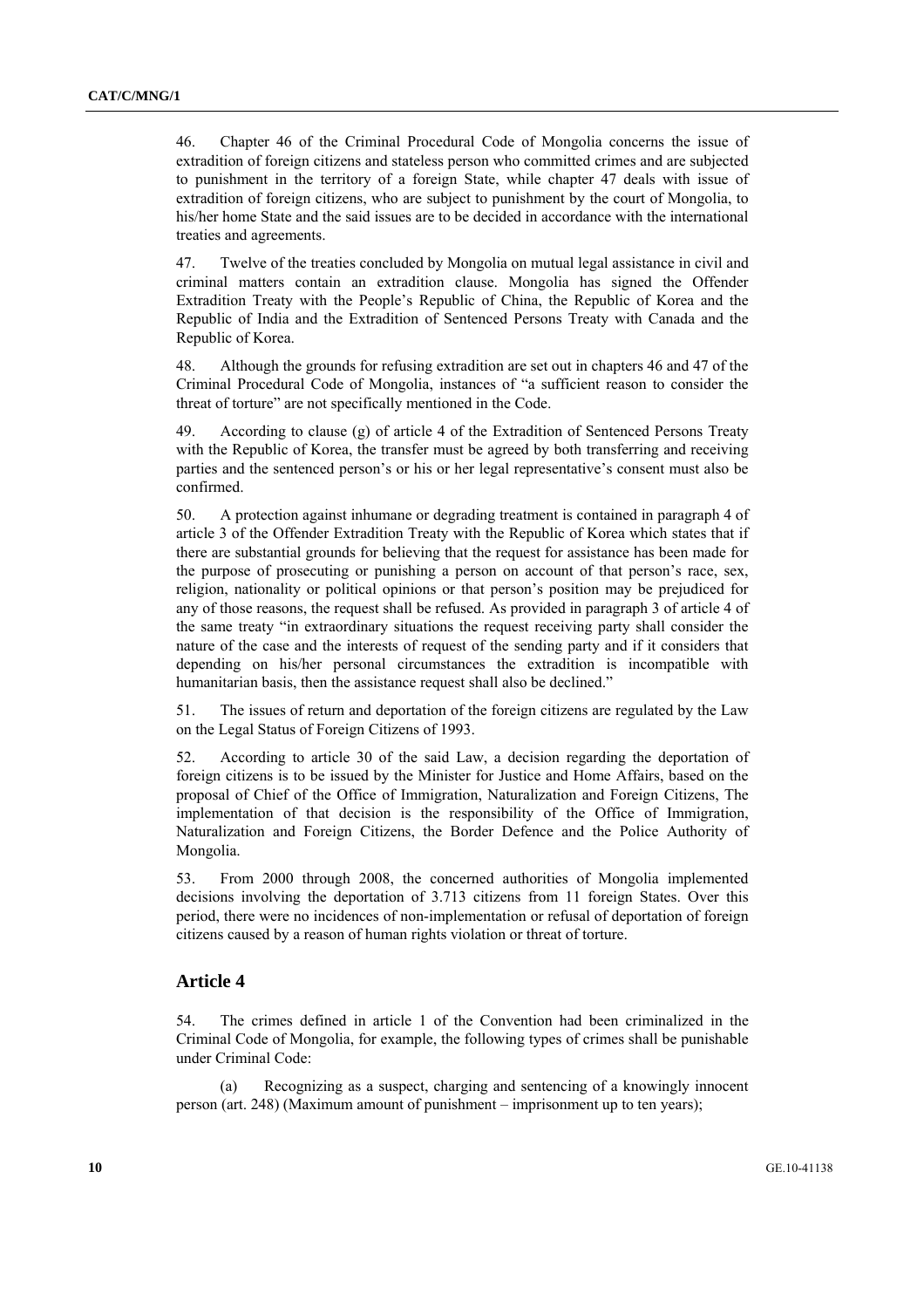(b) Knowingly illegal detention or custody (art. 249) (maximum punishment – imprisonment up to five years);

 (c) Rendering an illegal court decision (art. 250) (Maximum punishment – imprisonment up to ten years);

(d) Torturing (art. 251) (Maximum punishment – imprisonment up to 15 years);

 (e) Falsification of Evidence (art. 253) (Maximum punishment – imprisonment up to five years);

Making a witness or victim give a false testimony, an expert witness render a false opinion or an interpreter do false interpretation (art. 256) (Maximum punishment – imprisonment up to 8 years);

 (g) Abuse of power or of office by a State official (art. 263), Excess of authority by a State official (art. 264), Abuse of authority by an official of an NGO or a business entity (art. 265), Excess of authority by an official of an NGO or a business entity (art. 266) (Maximum punishment – imprisonment up to five years).

55. The circumstances that aggravate liability were highlighted in paragraph 1 of article 56 of the Criminal Code of Mongolia. These are applicable in cases of crimes committed against the victim or in respect of a person being materially or otherwise dependent on the culprit in a particularly brutal or atrocious manner.

56. According to article 34 of the Criminal Code of Mongolia, complicity shall be recognized as the deliberate joint participation of two or more persons in committing a crime. Article 35 of the same Code, distinguishes among accomplices as to the role as contractors, organizers, instigators, principals or accessories.

57. In determining the type and amount of criminal liability of the accomplices, the court shall take into account the role, character and degree of actions of each accomplice in committing the crime (art. 37 of the Criminal Code of Mongolia).

58. As provided in article 30 of the same Code, preparation or attempt of a crime shall be called an incomplete crime. Committing an incomplete crime shall be subject to criminal liability under applicable articles and paragraphs of the special part of this Code.

59. As mentioned in the Criminal Code of Mongolia, preparation of a crime shall be include actions such as obtaining, the making or adapting the means or tools of the crime, the selection of accomplices, collusion to commit a crime, or any other deliberate creation of conditions for committing a crime.

60. An attempt of a crime shall be a deliberate action aimed directly at committing a crime if the crime was not accomplished for reasons beyond control of the culprit.

61. These articles are certainly to play a key role in preventing torture and other cruel, inhuman or degrading treatment.

### **Article 5**

62. According to article 2 of the Criminal Procedural Code of Mongolia, criminal proceedings in the territory of Mongolia shall be conducted in accordance with the Constitution of Mongolia and maintained by this Code. Article 3 of the same Code states that criminal proceedings in the territory of Mongolia, regardless of the location of the crime, shall be conducted in conformity with this Code in all circumstances. This Code is also to be applied to criminal proceedings on the land in possession of the diplomatic representatives of Mongolia abroad that constitutes its territory, on board a ship flying the State flag of Mongolia or an aircraft that is outside its frontiers.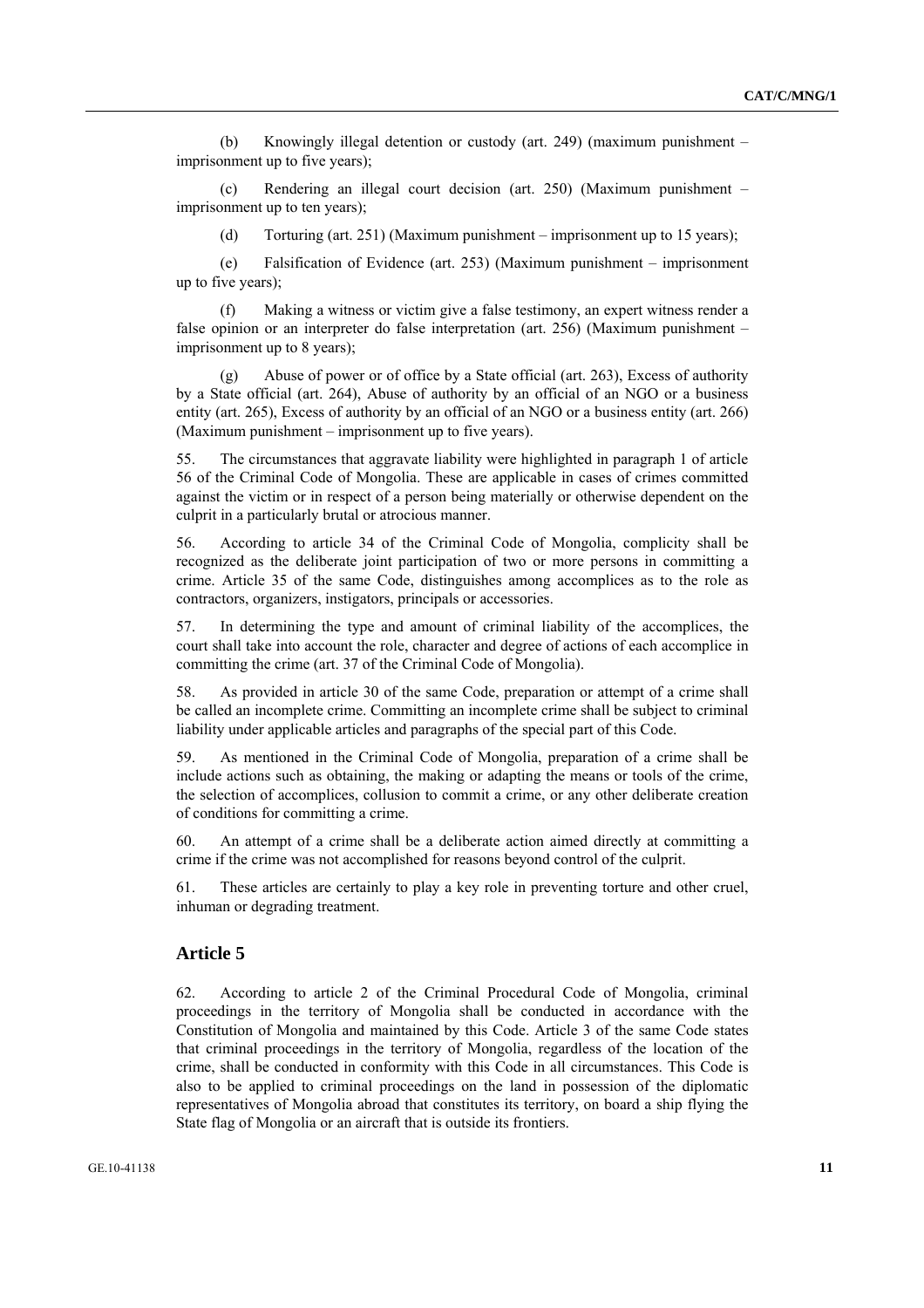63. According to article 12 of the Mongolian Law on the Use of Seas of 1999, the State flag of Mongolia shall be the symbol that determines Mongolian jurisdiction over a ship and the right to fly the State flag of Mongolia shall be granted to a ship registered to Mongolian ship registry.

64. The criminal proceedings regarding the crimes committed by foreign citizen or stateless person shall be conducted by the procedures in the Criminal Procedural Code of Mongolia.

65. In case of a foreign citizen, who enjoys or has requested diplomatic immunity and privileges, he/she shall be involved in the criminal proceedings under the procedures in the Criminal Procedural Code of Mongolia.

66. The request for permission for the involvement of foreign citizens enjoying diplomatic immunities and privileges in criminal proceedings shall be forwarded by the State administrative organization in charge of foreign relations.

67. Article 14 of the Criminal Code of Mongolia reads as follows "if a citizen of Mongolia or a stateless person permanently residing in Mongolia has committed a crime specified in this Code abroad and he/she has not been sentenced for it, he/she shall be subject to criminal liability under this Code".

68. The following provisions are contained in the Criminal Code of Mongolia:

 (a) If the person has been imposed a penalty for a crime abroad, a Mongolian court may commute the penalty imposed in accordance with this Code or renounce the person recognized guilty. Unless otherwise provided in an international agreement to which Mongolia is a party the court may recognize the person not guilty in accordance with the grounds and rules set in this Code (art. 14, para. 2);

 (b) Unless otherwise provided in an international agreement to which Mongolia is a party, Mongolian servicemen who have committed crimes in the course of their service abroad shall be subject to criminal liability under this Code (art. 14, para. 3);

 (c) Foreign citizens and stateless persons who have committed crimes beyond the territory of Mongolia shall be subject to criminal liability under this Code only if so provided in an international agreement to which Mongolia is a party (art. 14, para. 4);

If a foreign citizen or a stateless person who does not permanently reside in Mongolia has committed a crime against the interests of Mongolia outside its territory for which he/she has not been sentenced, he/she may be subjected to criminal liability under this Code in the circumstances specified in an international agreements to which Mongolia is a party (art. 14, para. 5);

69. The criminal proceedings regarding the extradition of a person, who is under investigation following the result of committing a crime in the foreign State or a person who committed a crime in Mongolia and has been captured in the foreign state, have been established Article 404 of the Criminal Procedural Code of Mongolia.

70. According to paragraph 1 of article 405 of the Criminal Procedural Code of Mongolia, a request by a foreign authority for the extradition of a foreign citizen or stateless person, who has been sentenced for his/her crime committed in the territory of foreign state, shall be decided in accordance with law and international treaties and agreements.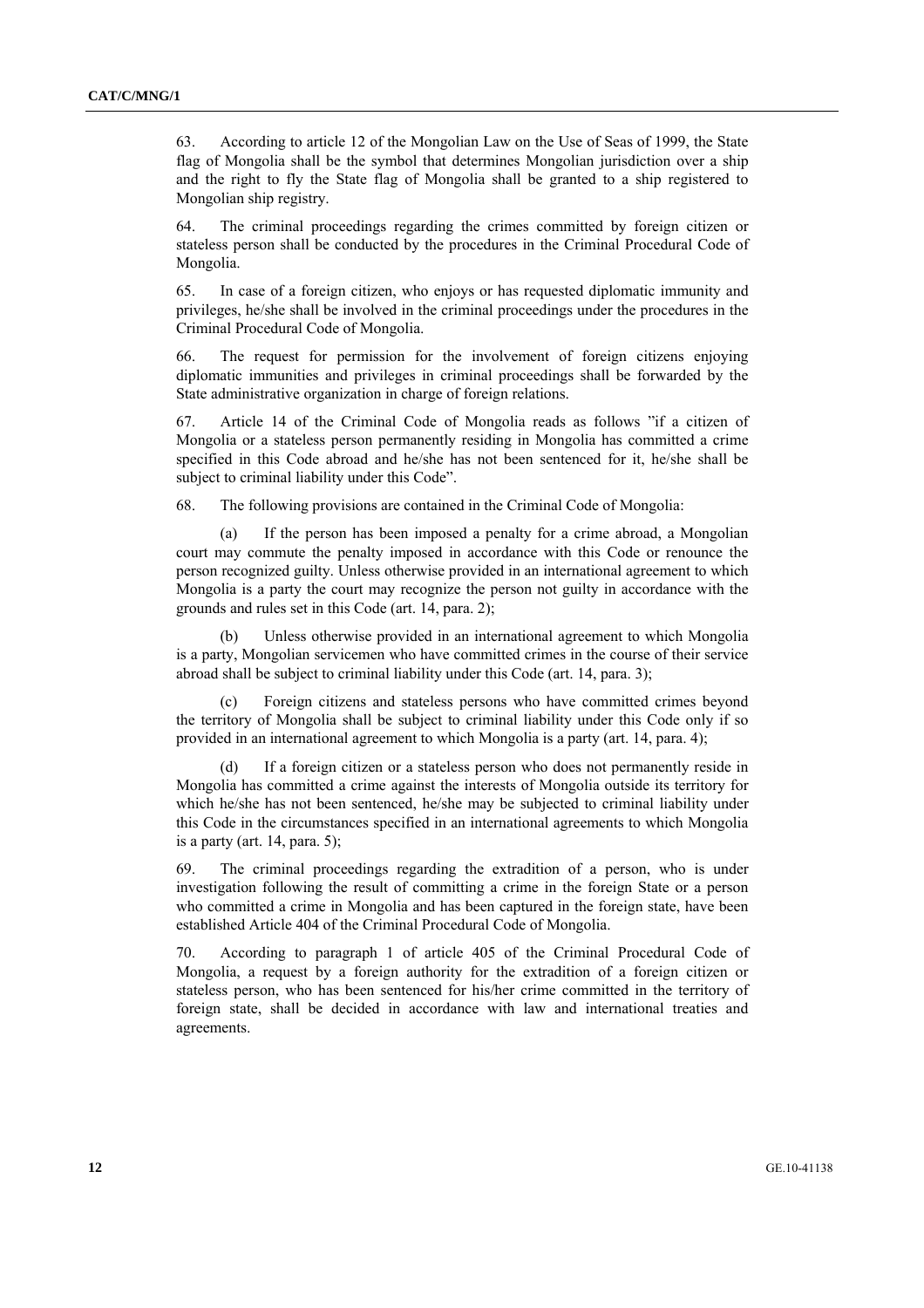### **Article 6**

#### **Extradition of an offender and measures of restraints**

71. As stated in article 403 of the Criminal Procedural Code of Mongolia, in cases where a request for an investigation has been submitted by a foreign authority regarding the crime committed by Mongolian citizen in the territory of foreign State after he/she has returned to Mongolia, the criminal proceedings shall be conducted by the procedures in this Code.

72. According to paragraph 1 of article 408 of the Criminal Procedural Code of Mongolia, if there is a legal ground for extradition of an offender in reply to the request made by a foreign authority, the offender shall be apprehended and held in custody until the time of extradition and the requesting authority shall be informed immediately of time and place of extradition.

73. The issue raised have been reflected in the Government's mutual legal assistance treaties concluded with foreign states in the following ways:

- According to article 57 of the Mutual Legal Assistance Treaty concluded with the Government of the Socialist Republic of Vietnam in 2000, "As soon as the request of extradition has been received, unless otherwise provided in this Treaty as an extradition is prohibited by the Receiving Contracting Party, a person who should be extradited shall be captured immediately". The article reproduces the relevant clauses in the Treaty with the Republic of Cuba (1989), the Republic of Kazakhstan (1993) and the Republic of Ukraine (1995).
- According to article 56 of the Legal Assistance Treaty established with the Republic of Hungary in 1968, "A Contracting Party that received the extradition request as soon as receives it, in accordance with this Treaty it does not related to non extradition clause, a person to be extradited shall be seized immediately." The same article is contained in the Treaty with the Socialist Federal Republic of Yugoslavia (1981), the Republic of Bulgaria (1968), the Republic of Korea (1999), the Czech Socialist Republic (1976) and the Republic of Poland (1998).

74. Article 58 of the Criminal Procedural Code of Mongolia rules that a suspect shall be arrested if he/she has attempted to escape or is suspected of serious and grave crimes on sufficient evidence. An inquirer or an investigator shall produce and submit an arrest warrant to the prosecutor, who shall present it in court for approval.

 In exigent situations an inquirer or an investigator shall arrest the suspect immediately and submit the resolution to the prosecutor and court within 24 hours. Within 48 hours after having received the resolution, the court shall issue either custody or release warrant. If the court does not issue a custody warrant within 72 hours of the arrest, the Chief of Arrest house on informing the inquirer, investigator, prosecutor or judge, shall release the detained person.

75. According to article 62 of the Criminal Procedural Code of Mongolia, one of the following restraining measures shall be imposed on the suspect when there are grounds for believing that the suspect has the potential to hinder the case by evading the inquiry or investigation proceedings:

- (a) To assign the suspect to his/her residence;
- (b) To hold him/her in custody;
- (c) To have him/her post l properties as bail;
- (d) To place the serviceman under the oversight of his commander;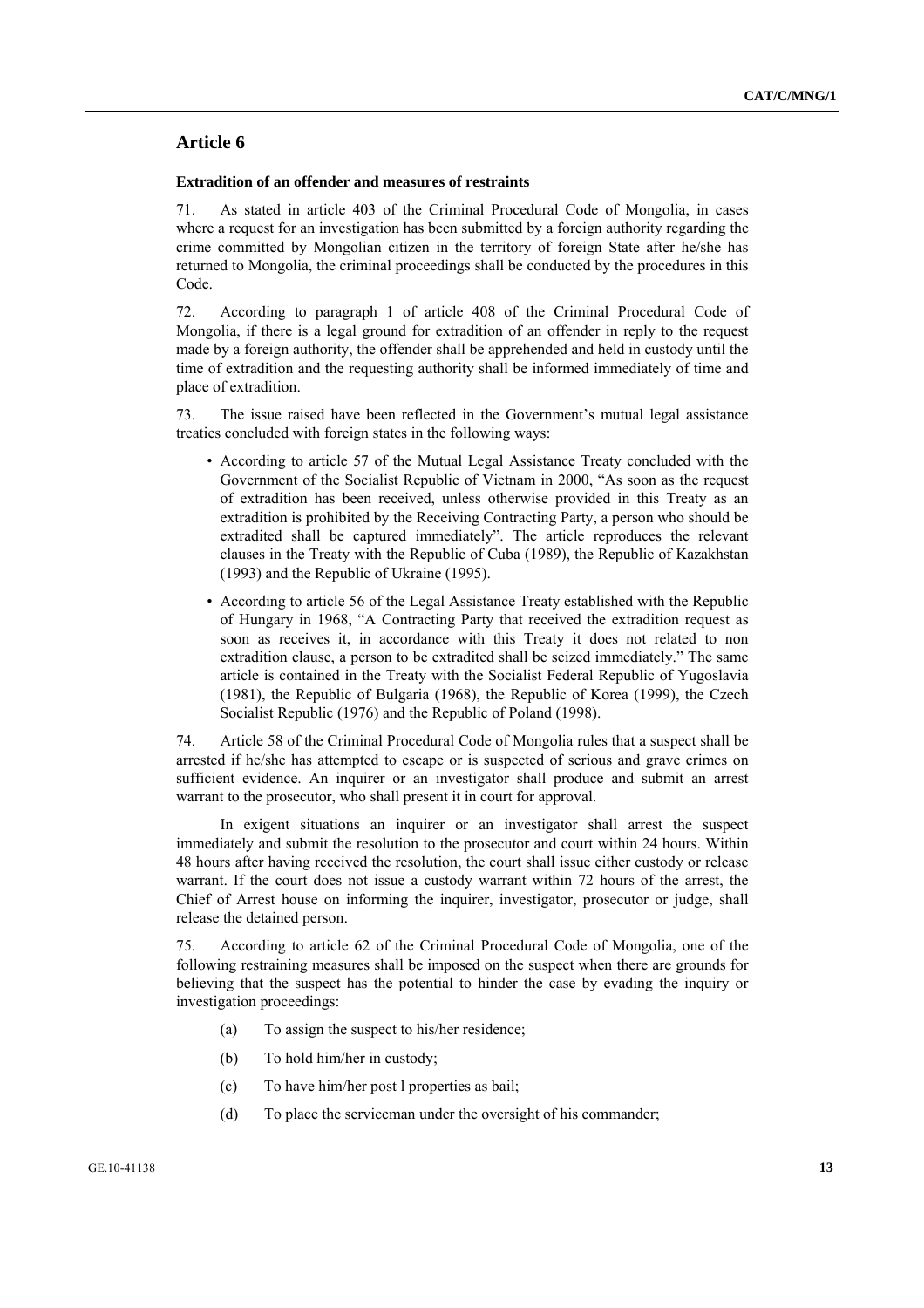(e) To place him/her in detention.

76. The resolution to take restraining measures shall be issued by a court, prosecutor, inquirer, and investigator. The competence to issue a decision regarding the measure of restraint or detention shall be vested only in a judge.

77. In the event that the accused person has previously been sentenced multiple times, such recidivist shall be placed in detention in order to prevent he/she from committing another crime, from intentionally blocking the settlement of the case or from deserting the inquiry, investigation or court (art. 68 of the Criminal Procedural Code of Mongolia).

78. As provided in article 69 of the Criminal Procedural Code. The investigation and detention period:

- (a) Shall be up to 14 days for the suspects;
- (b) Shall be up to two months for the accused.

79. Depending on the complexity of the case, the court may decide to extend the period of investigation and detention, the length of such detention varying in relation to the seriousness of the crime concerned. The extension for a less serious crime shall not exceed more than four months, for a serious crime, no more than 12 months and for grave crime no more than 24 months.

80. The Code reduces the detention period for minors. The basic period shall be 1 month, but in case of extension, it shall not exceed more than two months for less serious crimes, extensions shall not exceed four months for serious crimes and shall not exceed eight months for grave crimes.

81. In cases of investigation and detention of a person accused of the assassination of a State or public figure (art. 81); sabotage (art. 84); murder under aggravating circumstance (art. 91); theft under aggravating circumstance (art. 145); banditry under aggravating circumstances (art. 177) and genocide, (art. 302), the court may extend the investigation and detention beyond that provided for paragraph 3 of article 69, for a period of up to six months.

82. An investigator shall produce a resolution regarding the extension of investigation period and submit it to the prosecutor and to the court seven days prior to the expiration of the detention period.

83. A judge shall examine the proposal of extension within 72 hours and either approve or decline that proposal.

84. As for a person who has been placed in detention twice for one case or for separated and merged cases, the previous period in detention shall be included in calculating his/her entire period in detention.

85. A further detention period for the accused of a crime for which the court has decided requires additional investigation, shall be included in the period provided in paragraph 2 of article 69 of the Criminal Procedural Code.

86. In cases where the detention period for the accused person has expired during the review process by the court, the Chief Justice of that court shall issue an order to extend the period.

87. The Law on Enforcement of Decision regarding Course of Arrest and Detention of the Accused and the Suspect was enacted on 1 July 1999. The objectives of this Law are to determine the conditions and procedures of implementing the decisions regarding the arrest and detention of the suspect and the accused in accordance with a legitimate decision issued by authorized officials and to regulate the relations thereof.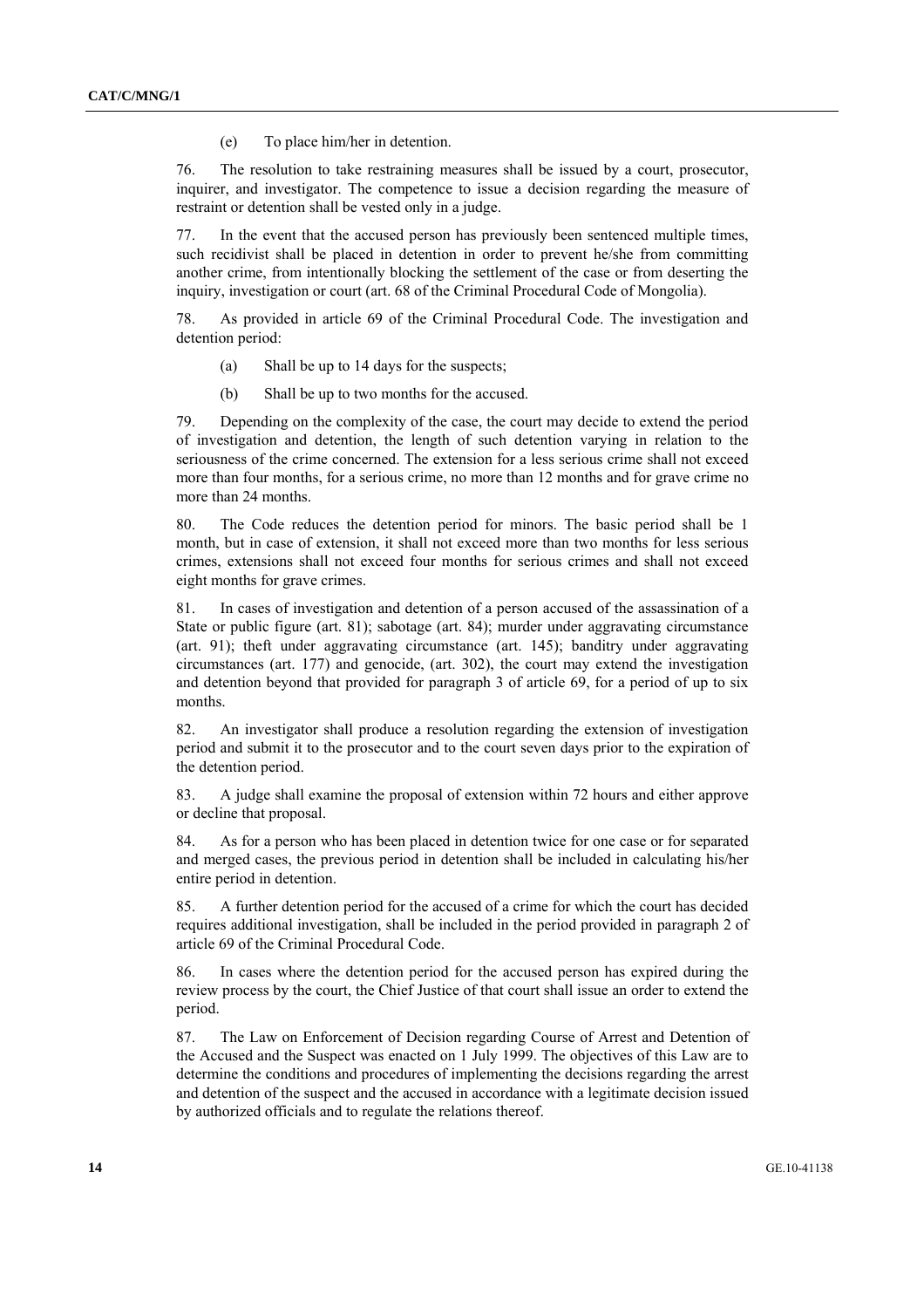88. According to article 3 of the said Law, throughout the process of arrest and detention the principles of rule of law, humanity and human rights and freedoms shall be respected, and it is forbidden to physically torment or intimidate the arrested persons by using torture or other cruel means. This Law strictly prohibits any mistreatment by prison staff.

89. Within 24 hours of an arrest, an inquirer and an investigator shall inform the suspect's adult family members, relatives, or advocates or permit the suspect to inform them on his/her own (art. 61 of the Criminal Procedural Code of Mongolia). A decision to detain anyone shall be communicated to his/her family member, relative or advocate by a inquirer, investigator, prosecutor or judge within the period provided in article 61 of the Criminal Procedural Code, (art. 68 of the Criminal Procedural Code of Mongolia).

90. If the arrested person is a foreign citizen, the State administrative organ in charge of foreign relations, shall inform the diplomatic representatives of the State concerned within 24 hours, (for stateless person this type of regulation does not apply).

91. As mentioned above, according to paragraph 1 of article 408 of the Criminal Procedural Code of Mongolia, if there are legal grounds for the extradition of an offender in response to a request made by a foreign authority, he/she shall be apprehended and detained until the moment of extradition and the requesting authority shall be informed immediately of the time and place of extradition. If an extradition has not been made within 30 days by the requesting party, the prosecutor shall issue decision of release. Recapture of the released person can be made following a request in writing.

92. In cases in which a foreign citizen left Mongolia after having committed a crime in the territory of Mongolia, related materials collected during the investigation process shall be forwarded to the competent foreign authority according to procedures in laws and international treaties and agreements (art. 402 of the Criminal Procedural Code of Mongolia).

93. As stated in paragraph 2 of article 403 of the Criminal Procedural Code of Mongolia, in the case where a Mongolian citizen has returned to Mongolia after having committed a crime in the territory of foreign State, related materials collected during the investigation process by the competent foreign authority shall be forwarded to Mongolia according to procedures in laws and international legal instruments and it shall be considered evidence.

94. Article 409 of the Criminal Procedural Code of Mongolia provides that in the course of the extradition of a foreign citizen or stateless person in accordance with procedures in this Code, the tools of the crime, for example, weapons and other items, along with the traces of the crime and criminally acquired objects and all the necessary evidence must also be transferred. In cases where such evidence may be useful in solving another crime their transfer may be refused. If the competent authority of the foreign State has issued a guarantee to return these items after the case has been solved the transfer will be acceptable.

### **Article 7**

#### **Refusal to extradition and equality before law and court**

95. According to article 406 of the Criminal Code of Mongolia, an extradition shall be forbidden in the following instances:

- (a) When extradition is sought for a citizen of Mongolia;
- (b) When the right of asylum has been granted to offender;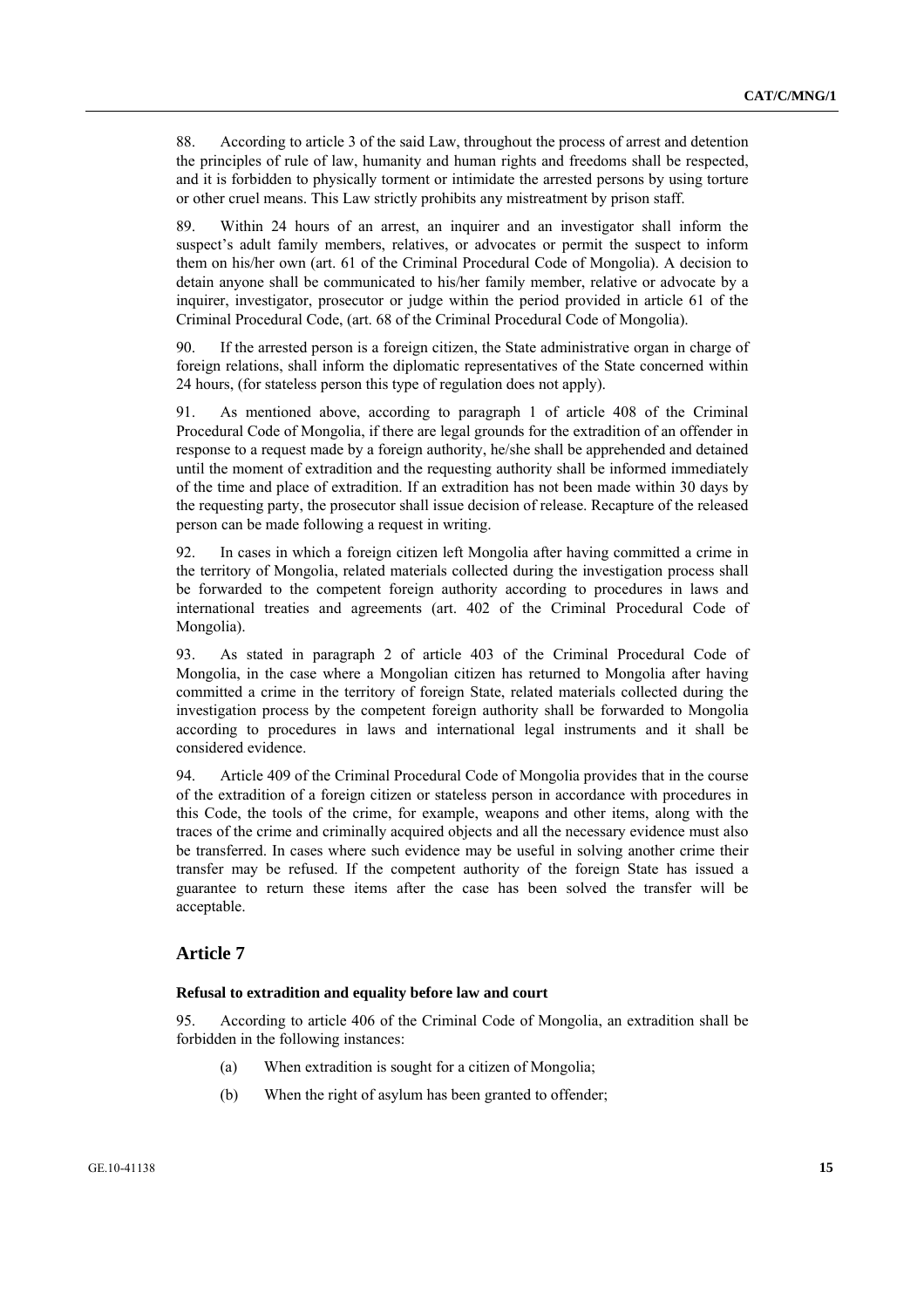(c) When extradition is requested in respect to commission of an act that does not constitute a crime in Mongolia;

 (d) When the person for which extradition is sought has previously been sentenced for the same crimes, or when the case has been dropped;

The period of limitation on that case has expired according to the legislation of Mongolia or other circumstances exist that would justify dropping the case or imposing penalties on some other grounds.

96. According to article 14 of the Criminal Code of Mongolia, foreign citizens and stateless persons who have committed crimes beyond the territory of Mongolia shall be subject to criminal liability under this Code only if so provided in an international agreement to which Mongolia is a party (art. 14, para. 4). If a foreign citizen or a stateless person who does not permanently reside in Mongolia has committed a crime against the interests of Mongolia outside its territory for which he/she has not been sentenced, he/she may be subjected to criminal liability under this Code in the circumstances specified in an international agreements to which Mongolia is a party (art. 14, para. 5).

97. As stated in paragraph 14 of article 16 of the Constitution of Mongolia, a citizen of Mongolia shall enjoy the right to self-defence, to receive legal assistance, to have evidence examined, to a fair trial, to be tried in his/her presence, to appeal against a court judgment and to seek pardon. The aim of the criminal proceedings, as set out in article 6 of the Criminal Procedural Code of Mongolia, is to fully and promptly detect the crime and identify the criminal, to impose a fair penalty to every individual who has committed a crime and to ensure that every person shall be presumed innocent until proved guilty by a court by due process of law. Furthermore, Article 6 of the Criminal Code of Mongolia reads "Punishment and other measures of criminal liability shall correspond to the nature and degree of the social danger of the crime, the character of the culprit and circumstances of the crime".

### **Article 8**

#### **Extradition treaty**

98. At present, Mongolia has concluded 24 mutual legal assistance treaties, which include extradition of offender treaties with the People's Republic of China, the Republic of Korea and the Republic of India and extradition treaties with the Republic of Korea and Canada. Also an extradition clause was placed in the 12 of the Mutual Legal Assistance Treaties on Civil and Criminal matters.

99. A list of crimes for which extradition is permitted is absent in the extradition of offender treaties entered into by Mongolia and the scope of crimes, which extradition may take place is defined by the degree of severity of the penalty to be imposed for that crime by the court. Mostly these are the crimes subject, in the relevant laws of the contracting parties, to a penalty of imprisonment for not less than one year.

100. Although the crime of torture and other cruel, inhuman or degrading treatment or punishment has not been precisely defined in the legal assistance treaties, many crimes of this nature have been included in the framework of crimes eligible for extradition.

101. On 16 May 2008, the State Great Khural of Mongolia unanimously ratified the United Nations Convention against Transnational Organized Crime and its Protocols (the Protocol to Prevent, Suppress and Punish Trafficking in Person, especially Women and Children, the Protocol against the Smuggling of Migrants by Land, Sea and Air and the Protocol against the illicit Manufacturing of and Trafficking in firearms, their Parts and Components and Ammunition).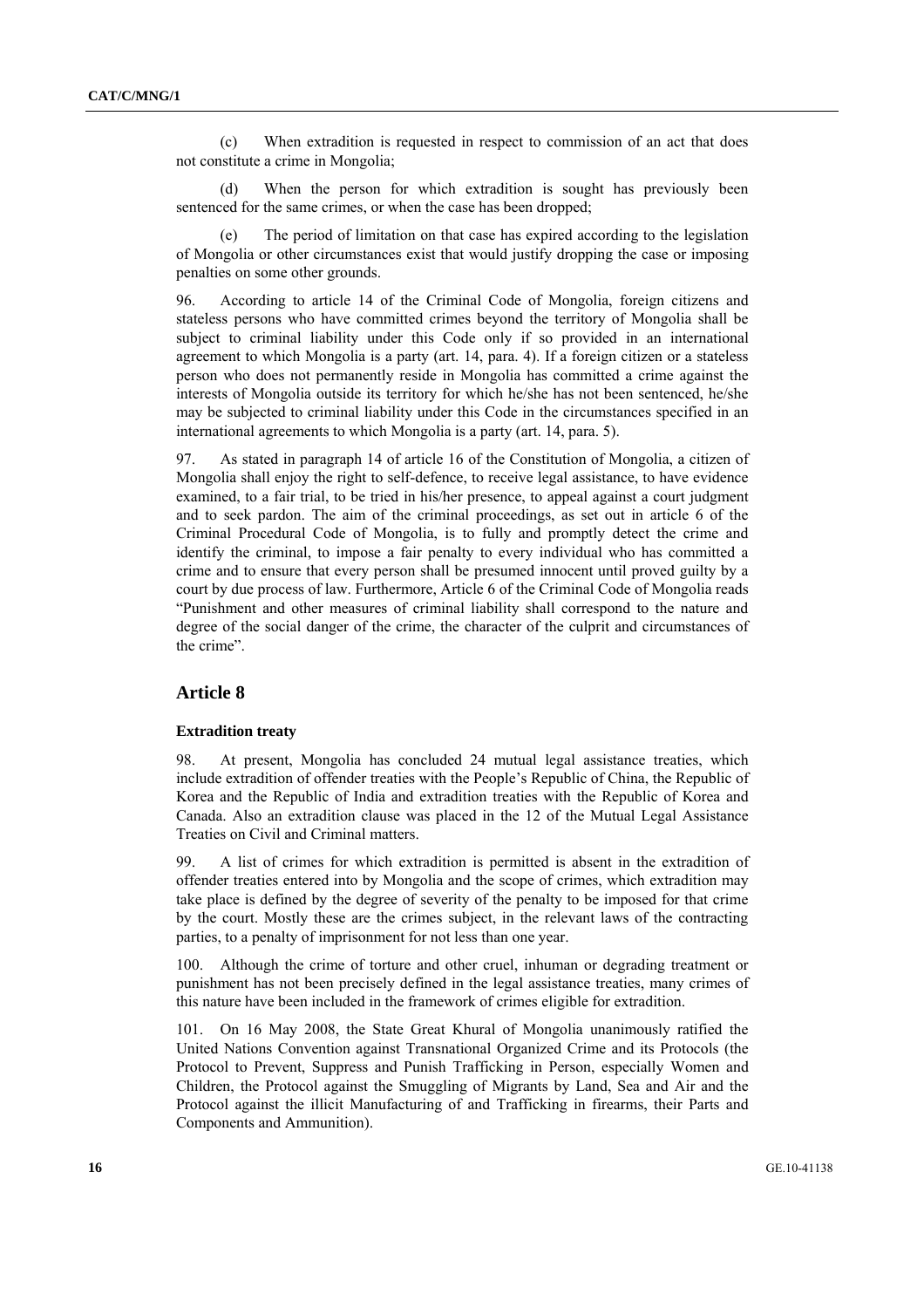102. This ratification by Mongolia provided the legal ground for cooperation within the framework of the Convention and it has become possible to request the extradition of a person involved in organized crime, residing in the territory of the request receiving State, and most significantly, that a penalty for such crimes may be imposed in accordance with the national legislations of either the requesting or receiving States.

Article 404 of the Criminal Procedural Code of Mongolia reads: "A request regarding the extradition of a Mongolian citizen, who is presently in the territory of foreign State after he/she committed a crime in the territory of Mongolia, shall be forwarded to the foreign authority in accordance with laws, international treaties and agreements." As article 405 of the Criminal Procedural Code of Mongolia states, a request by a foreign authority for the extradition of foreign citizen or stateless person, who has been sentenced for his/her crime committed in the territory of foreign State, shall be decided in accordance with laws, international treaties and agreements. Article 410 rules that an extradition of a foreign citizen, who has been sentenced to imprisonment by a Mongolian court or a Mongolian citizen, who has also been sentenced to imprisonment by a foreign judicial organ, shall be implemented in accordance with the conditions and procedures in the international treaties of Mongolia concluded with that concerned state. General regulations governing the extradition of the offender and the accused have been set out in chapters 46 and 47 respectively of the Criminal procedural Code of Mongolia.

### **Article 9**

#### **Commission execution**

104. Article 398 of the Criminal Procedural Code of Mongolia reads "Interrogation, examination, search, testing, confiscation as well as inquiry, investigation and other judicial activities provided in this Code, shall be conducted, in the territory of foreign state, in accordance with the mutual legal assistance treaties and other international legal instruments."

105. A judicial commission (the Commission) regarding certain criminal proceedings shall be conducted through the concerned authority named in the international treaties and agreements.

106. According to article 399 of the Criminal Procedural Code of Mongolia, the commission of criminal proceedings shall be in writing and should include the following:

- (a) Name of the commission giving authority;
- (b) Name of the commission receiving authority;
- (c) The commission requirement and content of a case;

 (d) Nationality, occupation, information on place of residence, name and address if it is a legal entity;

- (e) Evidence;
- (f) Classification information, amount of damage if necessary.

107. The commission, its attachments and evidence must be translated into the official language of the receiving State with signature of authorized official and stamp, if necessary.

108. As defined in article 400 of the Criminal Procedural Code of Mongolia, unless otherwise provided by international treaties and agreements, a Mongolian citizen who is permanently or temporarily residing in foreign state, who is a witness, victim, plaintiff or defendant in a civil case, and their representatives or experts, can be called upon through the Mongolian diplomatic representatives in that state; a foreign citizen, who became a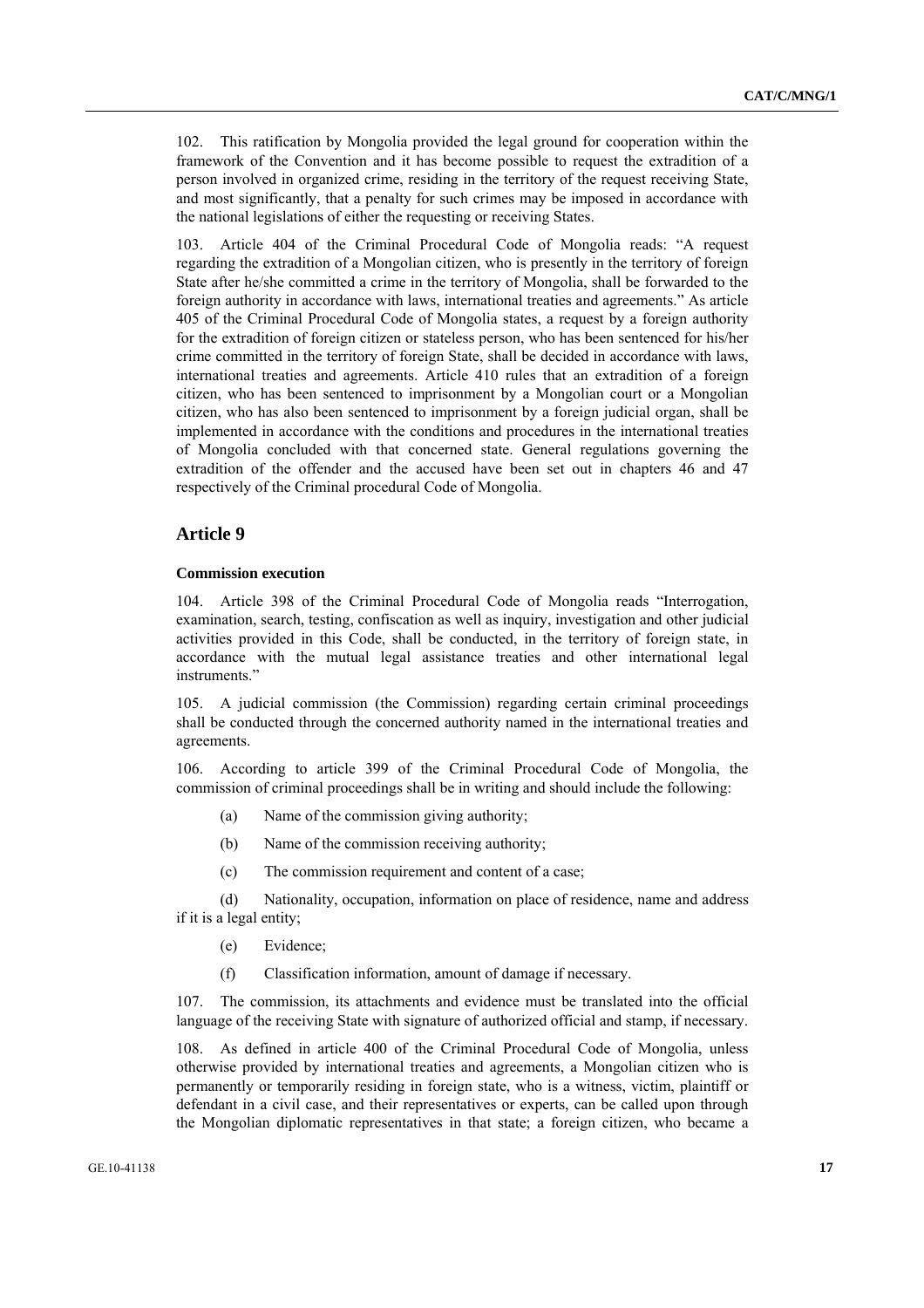witness, victim, plaintiff or defendant in a civil case, and their representatives or experts shall be called upon through the State organization in charge of foreign relations or any other competent authority of that State.

109. As article 401 of the Criminal Code of Mongolia stipulates, an inquirer, investigator, prosecutor or judicial organ shall execute the commission regarding the conduction of criminal proceedings issued by a foreign authority or official in accordance with common legal procedures. If the international treaty concluded with that State so stipulates, the norms of the foreign state's criminal proceedings shall be applicable to the commission execution and the foreign authority may be present throughout the whole process. In case of non-execution of the commission and unless otherwise provided in the international treaties and agreements, the related materials and relevant explanations must be returned to the foreign authority concerned through the General Prosecutor's Office or by a State administrative organization in charge of legal affairs.

110. As provided in articles of 402 and 403 of the Criminal Procedural Code of Mongolia, in cases in which a foreign citizen left Mongolia after having committed a crime in the territory of Mongolia, related materials collected during the investigation process shall be forwarded to the competent foreign authority according to procedures in laws, international treaties and agreements; the same materials related to Mongolian citizen, who returned to Mongolia after committing a crime in the territory of foreign State, shall be transferred in accordance with laws, international legal instruments and they shall be evaluated as evidences.

### **Article 10**

#### **Training and morals**

111. Mongolia pays great attention to conducting training on human rights, torture and inhuman treatment for the staff of law enforcement authorities who exercise the right of arrest and interrogation.

112. Particularly, since the establishment of NHRC, this type of training has become regular. And as mentioned, the establishment of an independent human rights protection body has become a guarantee for human rights and against torture and other cruel, inhuman or degrading treatment or punishment.

113. In recent years, in order to raise the human rights awareness of the staff of the Court Decision Enforcement Authority of Mongolia, many significant training courses have been organized in the framework of cooperation with the Office of the United Nations Resident Representative in Mongolia, the National Human Rights Commission, Amnesty International Mongolia and the National Centre against Violence.

114. Furthermore, foreign projects in Mongolia have been continuously conducting training programmes and providing information on human rights and against torture.

115. The terms of reference of inspectors of detention centres at the Court Decision Enforcement Authority, have been changed to grant them the status of "social workers" and in 2003, they attended the course for social workers at the School of Humanities, University of Science and Technology of Mongolia. Also, 2004 was declared a year of regularization of social worker activities. In order to implement the objectives set, a competition on regularization of social worker activities had been organized amongst the local detention centres at the Court Decision Enforcement Authority. The core aims of that competition were to arrange training of the prisoners so as to prepare them for their return to society, prevent them from committing crimes, or escaping from prison and evading penalties and from violating internal prison rules, also to hold training for prison staff on polite treatment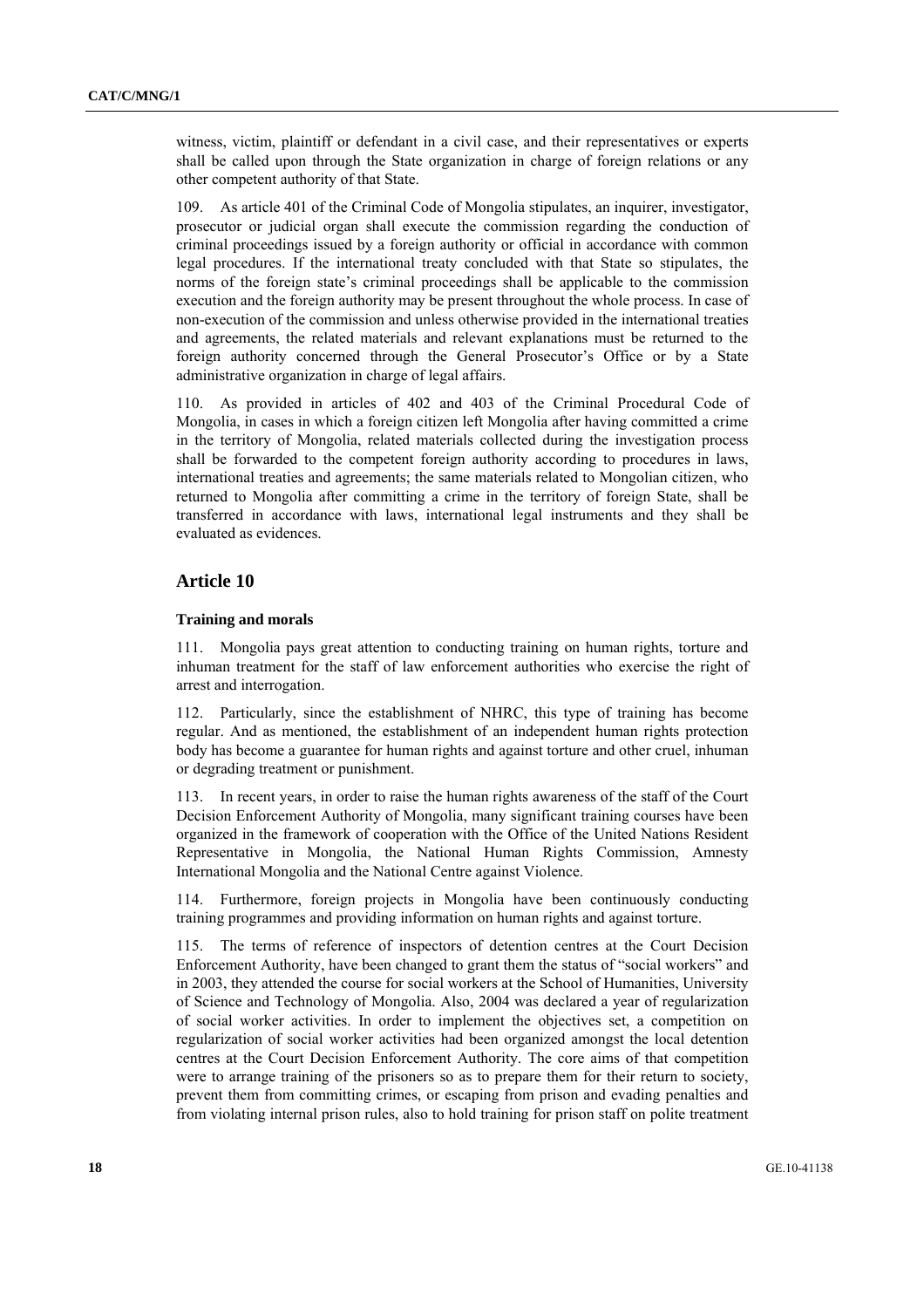in accordance with related procedures and not to violate the rights and freedoms of prisoners established by laws, improve supervision and increase efficiency. Furthermore, an elaboration of social work programme from 2008 to 2009 has been done and presently there are approximately 70 social workers at the detention centres.

116. In order to improve the discipline of minor prisoners and to psychologically prepare them for re-entry into social life, a school of general education was established at Minor's Detention Centre in 2001 with a curriculum of vocational training on crafting, handcrafting, carpentry and sewing.

117. The Court Decision Enforcement Authority of Mongolia annually approves the Programme on Wintertime Training of Staff and organizes many important events for the staff of decision enforcement and detention authorities. Since 2000, 9.100 participants have attended these trainings.

118. The programme broadly includes the human rights instruments, international treaties and conventions agreed in the framework of international law by the United Nations and the training given by the National Legal Institute, universities and related organizations of Mongolia based on these instruments.

119. Certain topics on the prohibition of torture and other cruel, inhuman or degrading treatment or punishment have been included in the curriculum of the Police Academy of Mongolia.

120. Short-term training on the same topic is to be provided to the staff of related authorities, particularly in the annual special curriculum programme.

121. In 2004 and 2005, along with NHRC of Mongolia, special one day training on torture and other cruel, inhuman or degrading treatment or punishment was delivered district by district to all 500 police officers from 6 districts of the City of Ulaanbaatar.

122. In the last three years, almost 800 officers from central and local police departments have attended the training held by NHRC of Mongolia, the Academy of Legal Education (Hanns-Zeidel Foundation) and the National Legal Institute on topics such as the protection of human rights and freedoms, the reforms of the Criminal and Criminal Procedural Code of Mongolia and the behaviour of police staff.

123. The notion of a Code of Conduct for Law Enforcement Officials, adopted by the United Nations General Assembly in its resolution 34/169 of 17 December 1979, has been reflected in the training dedicated to police staff.

124. The norms and principles governing police behaviour are set out in "The Code of Conduct of Police Staff", "The Code of Conduct of Investigators", "The Code of Conduct of Inquirers", "The Internal Procedures of the Police Academy" and "The Accomplishment Standard of Police Staff".

125. Article 7 of the Code of Conduct of Investigators states that "Every investigator shall protect and respect the legitimate interest of a person who is under investigation". Article 15 reads "An investigator has no right to use any of investigation method against the procedures in law, intentionally misuse laws and to conduct activities harsh to the interests of the suspect and the accused". In addition to including the above clauses, the Codes of Conduct of Police Staff and Inquirers contain more specific articles on fair activities to be conducted with a view to protecting human rights and freedoms and respecting laws.

126. Also, the Investigation Unit at the General Prosecutor's Office of Mongolia approved its own Codes of Conduct of the Unit and Investigators. For example, paragraph 3 of article 3 of the Code of Conduct of Investigators of the Investigation Unit at the General Prosecutor's Office of Mongolia states that when an investigator is exercising his/her duty, he/she shall not torture, inhumanly degrade others and intimidate or impose his/her will.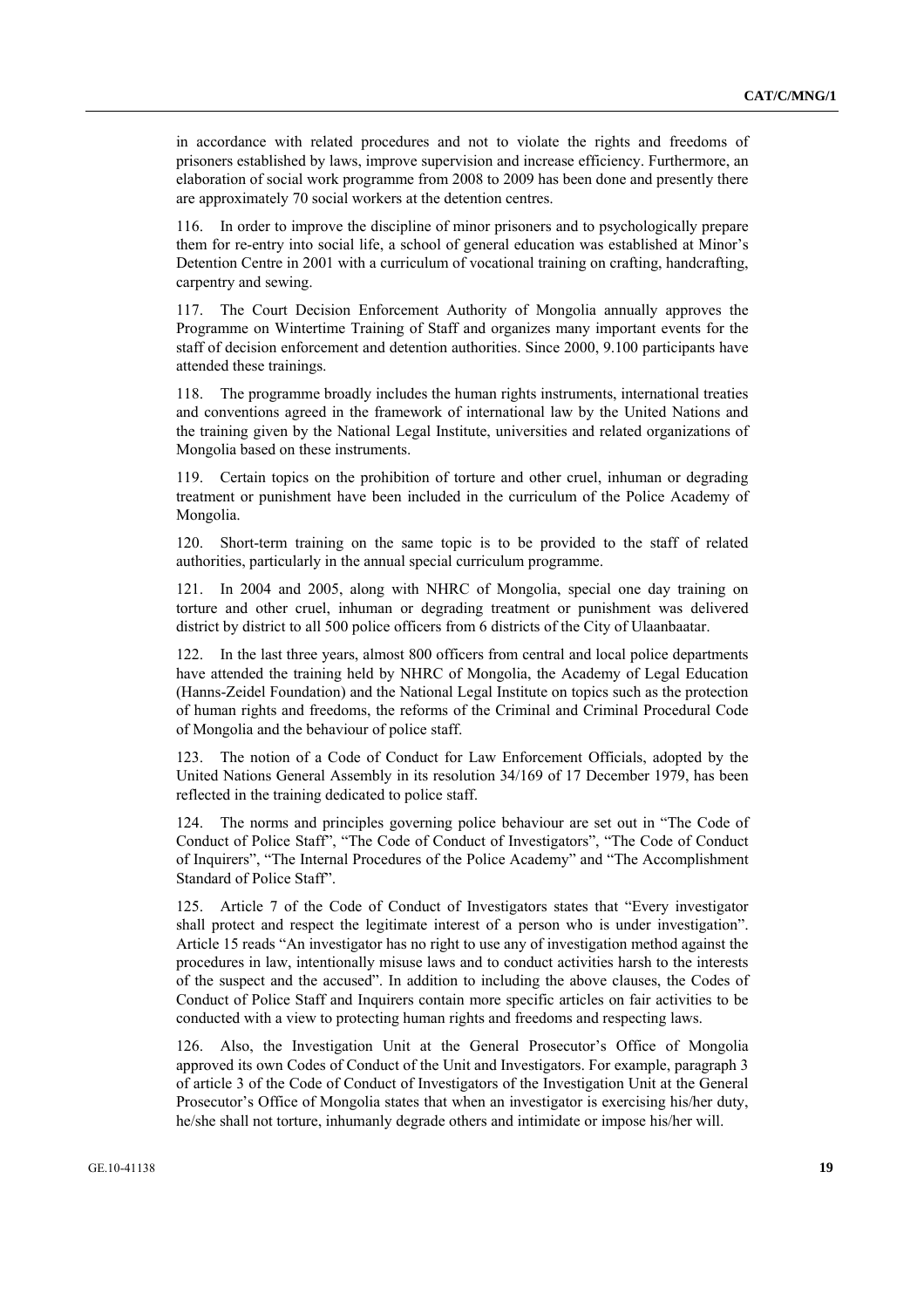127. As stipulated in the Court Decision Enforcement Law of Mongolia, "The Internal Procedure of Prison", "The Procedure of Supervision on Security Staffs and the Prisoners", "The Procedure on Conditions of Discipline Facility and Separating Section" and "The Procedure on Use of Special Tools and Firearms by the Staffs of Court Decision Enforcement Organs" were approved by the Order of the Minister of Justice and Home Affairs.

128. In order to implement the Convention, many of its clauses have been inserted into the Code of Conduct and Morals of the Staffs of Court Decision Enforcement Organs.

129. As the National Human Rights Action Programme of Mongolia, approved in 2003 by Order No. 41 of the State Great Khural of Mongolia, states "... to regularize inquiring and investigation proceedings with the clauses of the Convention against Torture and Other Cruel, Inhuman or Degrading Treatment or Punishment, clarify the responsibilities of inquirers and investigators by way of delivering to them an instruction, recommendation and organizing training ..." certain measures to this end were contained in the Programme Implementing Plan of 2007–2008.

### **Article 11**

#### **Arrest and detention proceedings and advocacy**

130. Paragraph 13 of article 16 of the Constitution of Mongolia reads, "Citizen of Mongolia shall enjoy the right to personal liberty and safety. No person shall be searched, arrested, detained, persecuted or deprived of liberty save in accordance with procedures and grounds determined by law. No person shall be subjected to torture or to inhumane, cruel or degrading treatment. Where a person is arrested he/she, his/her family and counsel shall be notified within a period of time established by law of the reasons for and grounds of the arrest. The privacy of citizens and their families, correspondence and residence shall be protected by law". This paragraph constitutes a legal guarantee for the protection of legitimate rights of arrested and detained persons.

131. Proposals for temporary or compulsory detention submitted by an inquirer or an investigator were previously approved by prosecutors, since 2002, such approval has been placed within the competence of a judge.

132. The revision of the grounds and procedures of detention and investigation and transferring the right of approval of detention to a judge, has revealed some remarkable advances as the national legislations are becoming more accordable with international treaties and agreements and world standards, and the number of persons in detention is somehow diminishing.

133. Although a right to issue an approval regarding detention has been vested in judge's discretion, in case of exigent situations as provided in articles 58 and 59 of the Criminal Procedural Code of Mongolia, an inquirer and an investigator shall make such decision and prosecutor shall submit it to judge. In order to prevent human rights violations during exigent situations, four prosecutors, whose functions are regulated by the General Prosecutor's Order No. 274 of September 2007, have commenced working permanently at Detention Centre No. 461 of the City of Ulaanbaatar.

134. Mongolia is consistently maintaining its stage-by-stage policy to reduce the detention period. For example, until 1994 there existed no maximum period of detention; however, the Code of 1994 provided that the detention period shall not exceed more than two months, although the detention period for a person accused of a grave crime, depending on its criminal nature, shall be up to 36 months, and through the Code of 2002, detention period for the accused of less serious, serious and grave crimes shall not exceed more than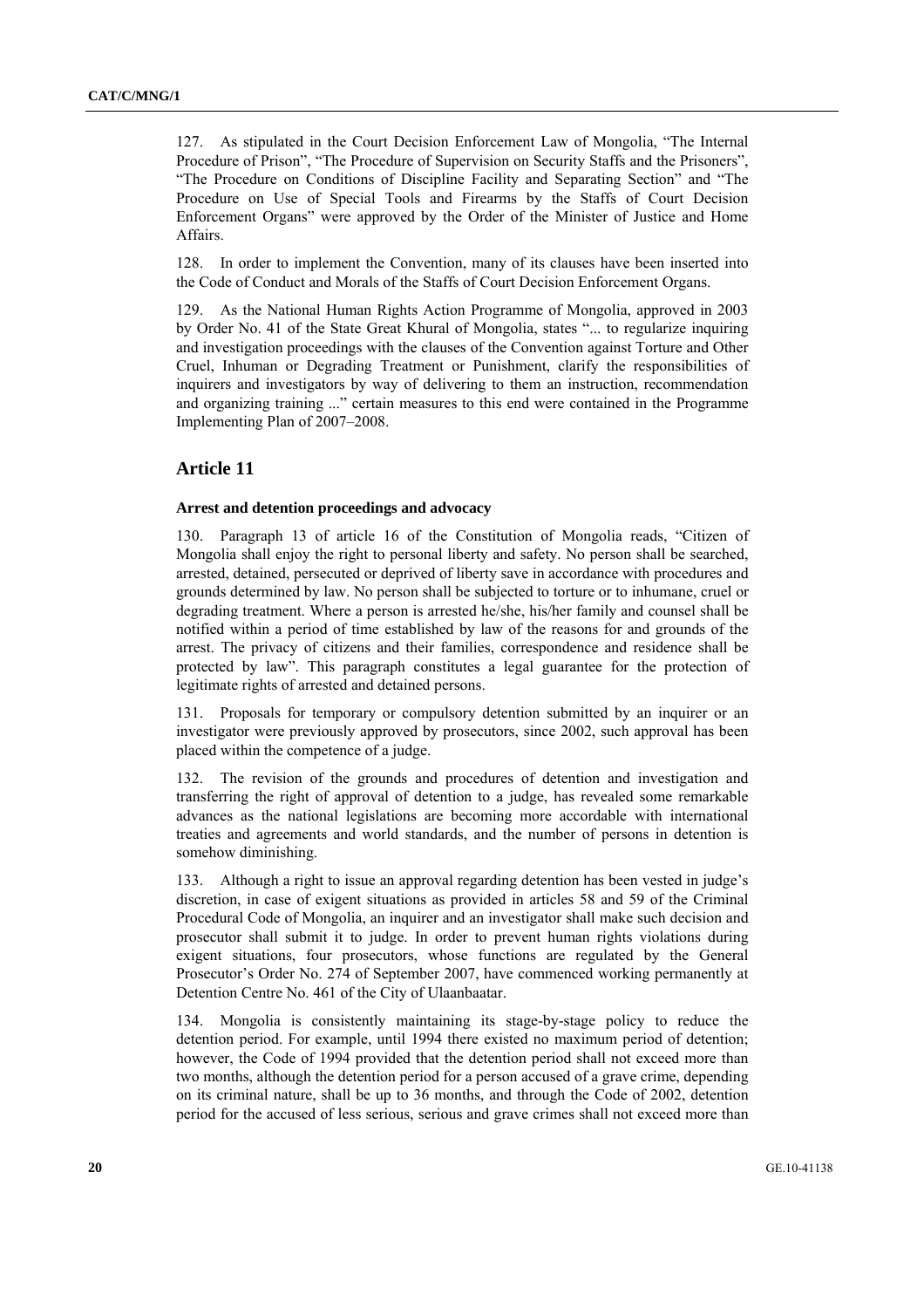24 months and for the accused of certain types of crimes (art. 69 of the Criminal Code of Mongolia) detention period shall be extended up to 30 months. Since August 2007, a detention period for less serious crimes may not exceed four months, 12 months for a serious crime and not more than 24 months for grave crimes. Long-term detention in general is to be reduced.

135. According to the Constitution of Mongolia, when a person is arrested he/she, his/her family and counsel shall be notified within the period of time established by law of the reasons and grounds for the arrest. As the Criminal Procedural Code of Mongolia stipulates, within 24 hours of an arrest, an inquirer and an investigator shall inform the suspect's adult family members, relatives, and advocates or permit the suspect to inform them on his/her own. In the case of a foreign citizen, the related information is to be forwarded to the diplomatic representatives of the State concerned within same period of time through the State administrative organization in charge of foreign relations. The conditions for obligatory presence by advocates are well established by this Code and they are to be fully implemented.

136. The principle of debate during the court trial was first reflected in the Criminal Procedural Code of Mongolia (1994) and the Code of 2002 has expanded the content of this expression.

137. In order to consistently maintain the principle of debate during the court trial, the rights and involvement in the criminal proceedings by advocate, who is on one side of the debate, have been expanded accordingly and the advocacy is to be conducted from the beginning of criminal proceedings.

138. For example, a person can enjoy the right to choose his/her own advocate from the moment of he/she has been considered a suspect (art. 38, para. 3 of the Criminal Procedural Code of Mongolia) or from the moment of the commencement of exigent proceedings (Amendment made in August 2007). These eminent regulations have been made in the framework of action towards the protection of human rights and freedoms and against torture.

139. According to paragraph 3 of article 41 of the Criminal Procedural Code of Mongolia, an advocate, from the moment of involvement in case, shall exercise the following rights:

- (a) To meet the suspect and the accused in person;
- (b) To take part in the interrogation process and ask questions;

 (c) To request and obtain the collection of items, documents, information and any other evidence needed for legal assistance;

 (d) To review all the case materials after the inquiry or investigation has taken place;

 (e) To make copies of evidence at his/her own expense, except where these are State property or infringe on organizational secrecy and personal privacy;

To submit complaints against the decisions delivered by an inquirer, investigator and a prosecutor.

140. The above rights create an opportunity for advocates to actively participate in the debate in court trials.

141. The Criminal Procedural Code of Mongolia imposes the same norms on inquirer and investigator, including: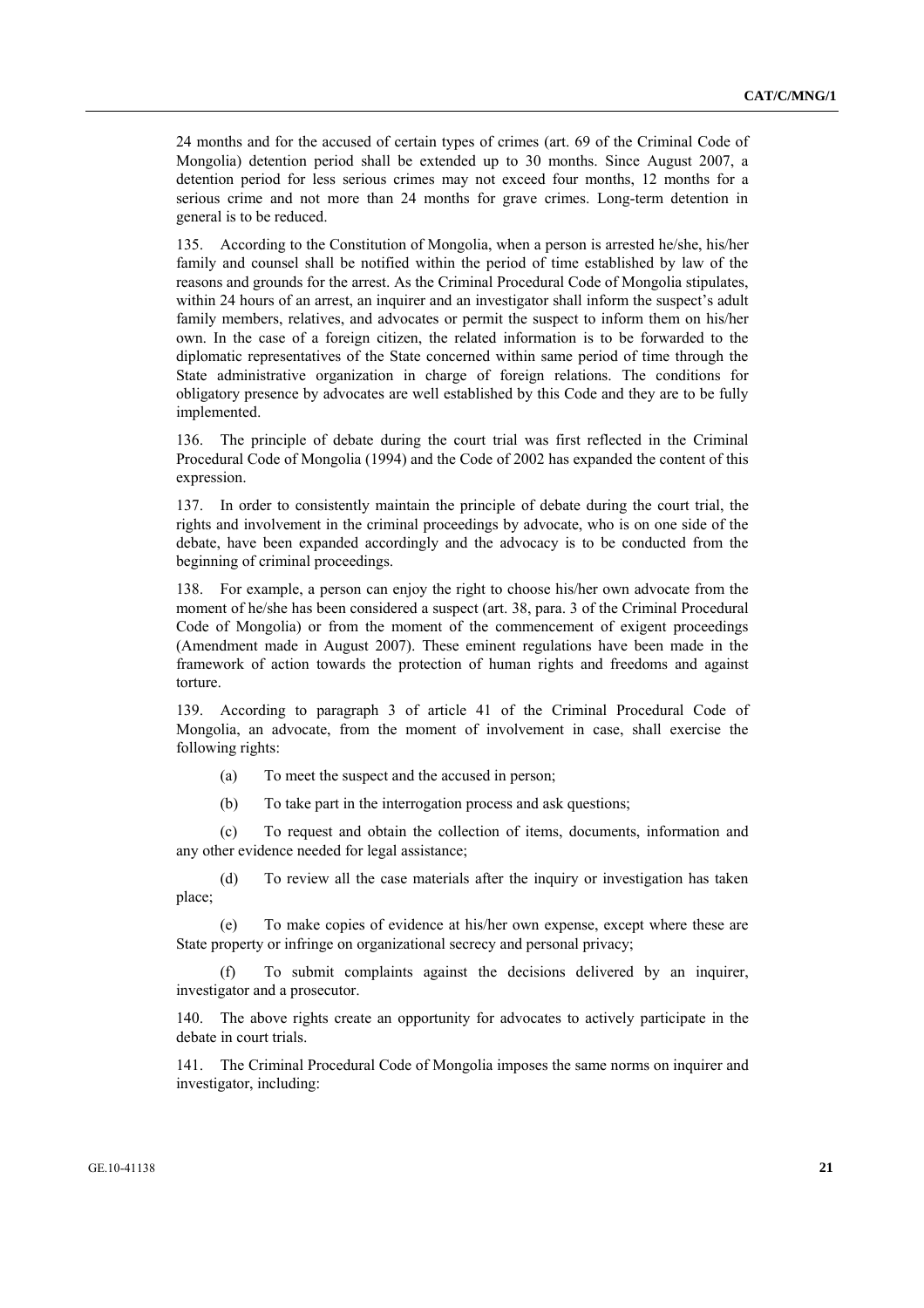(a) To inform the suspect when he/she has been captured of the grounds of arrest and must be reminded of his/her right to hire an advocate, self-defence and the right to not to testify against him/herself (art. 10);

 (b) To ensure that the suspect and the accused have been provided with their right to an advocate (art. 18, para. 2);

 (c) To introduce the warrant of arrest to the suspect and furthermore to explain his/her rights, particularly right to give testimonies in the presence by advocate according to article 35 of the Criminal Procedural Code of Mongolia (art. 59, para. 3);

 (d) To inform the suspect immediately of the crime of which he/she is suspected; his/her adult family members and advocates shall also be informed of this within 48 hours (art. 35, para. 4);

 (e) To ensure the presence of an advocate during the inquiry and investigation process of a case related to the suspect and the accused as required by article 40 of the Criminal Procedural Code of Mongolia (art. 40, para. 1);

To allow the suspect and the accused to choose their own advocates, or on their permission and request to choose the same officials by their legal representatives, to inform family members and relatives, to know the grounds for his/her arrest,; the right to self-defence, to hire an advocate and to meet\with his/her advocate in person (arts. 35 and 36).

142. Paragraph 1 of article 56 of the Constitution of Mongolia stipulates "The prosecutor shall supervise the registration of cases, investigation and the execution of punishment and participate in the court proceedings on behalf of the State." To this end, the prosecution authority supervises the following:

 (a) Whether arrest, detention or any other types of punishments are conducted in accordance with grounds and procedures in law;

 (b) Whether arrest, detention or any other types of punishment actions are compatible with conditions and regimes established by law;

 (c) Whether the other measures of criminal liabilities have been taken in accordance with grounds and procedures in law;

(d) Whether the legitimate rights of the accused have been ensured.

143. In doing so, the prosecutor shall exercise the following rights:

To demand the court to submit the court ruling within the period of time provided in the Criminal Procedural Code of Mongolia;

 (b) To have free access to the place of detention or prison, to examine the resolution, decision or document that imposed the penalty, meet the prisoner in person and to receive explanations and definitions if necessary;

 (c) To oversee the process of the executions of penalties and take related measures to eliminate offences;

 (d) Where specifically required by law, to make reports and assign experts on the enforcement of court decisions;

 (e) To examine the conditions and regimes of arrest and detention facilities and to immediately release innocent persons;

 (f) To participate in court trials adjourning the execution of resolutions, imposing fines, replacing a sentence of forced labour by another penalty, relaxing punishment when justified by illness, reducing the prison terms, converting unfinished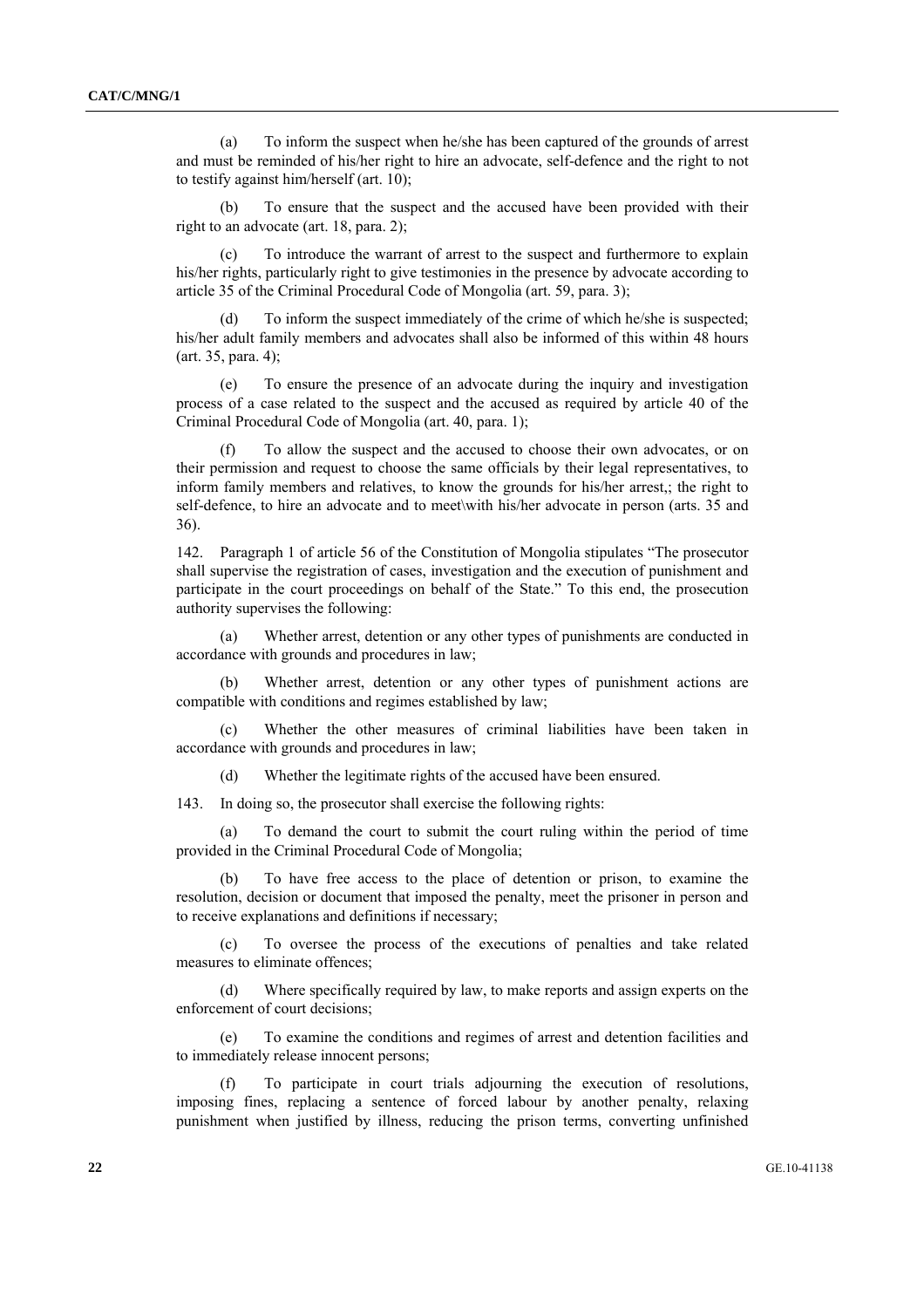sentences into lighter penalties, changing the sentence of imprisonment so that it can be carried out in a detention facility and/or changing the penalty in a detention facility into a penalty of imprisonment.

144. Also, the prosecutor supervises the implementation of the Law on Enforcement of Decision regarding Compulsory Arrest of the Suspect and the Accused (art. 45), which was enacted in 1999 by the State Great Khural of Mongolia, in the following ways:

 (a) Ensuring that the conditions of, and the procedures and activities carried out by the detention facilities are compatible with this Law;

- (b) Freely enter the detention facilities whenever the prosecutor wishes;
- (c) To meet the accused persons and others involved in the case;
- (d) To study the case and other materials pertaining to the accused person;

 (e) To supervise and decide upon the issued claims, requests, complaints and offences.

145. The prosecutor's decision issued within his/her competence, based on the grounds and procedures established in the law, is to be accepted and executed by the administration and staff of the detention facilities.

146. Therefore, only the prosecution authorities shall permanently supervise the conditions of detention, custody and prison facilities and the protection of the legitimate interests of the accused persons.

147. The below is the chart of statistics of the review carried out by the prosecution authorities on the detention and punishment proceedings from 2000 through 2007.

| No. | Indicator                          |                        | 2000    | 2001    | 2002    | 2003 | 2004    | 2005 | 2006 | 2007    | <b>Total</b> |
|-----|------------------------------------|------------------------|---------|---------|---------|------|---------|------|------|---------|--------------|
|     | Review made                        |                        | 388     | 396     | 304     | 346  | 561     | 428  | 542  | 530     | 3495         |
| 2   | By<br>review                       | Offences<br>revealed   | 1 3 7 6 | 1 5 6 9 | 6883    | 2969 | 3 740   | 2825 | 1969 | 2 7 6 4 | 24 095       |
|     |                                    | Offences<br>eliminated | 873     | 1 1 5 8 | 6 0 3 6 | 2619 | 3 3 3 3 | 1982 | 1899 | 2 2 3 8 | 20 138       |
| 3   | Notifications and<br>requests made |                        | 252     | 308     | 364     | 266  | 375     | 365  | 276  | 379     | 2585         |
| 4   | sanctioned                         | Number of officials    | 188     | 198     | 256     | 210  | 227     | 175  | 149  | 229     | 1632         |
| 5   | Number of persons                  | restored their rights  | 1676    | 2 1 9 3 | 1410    | 594  | 893     | 603  | 295  | 497     | 8 1 6 1      |

#### *Indicator of review process*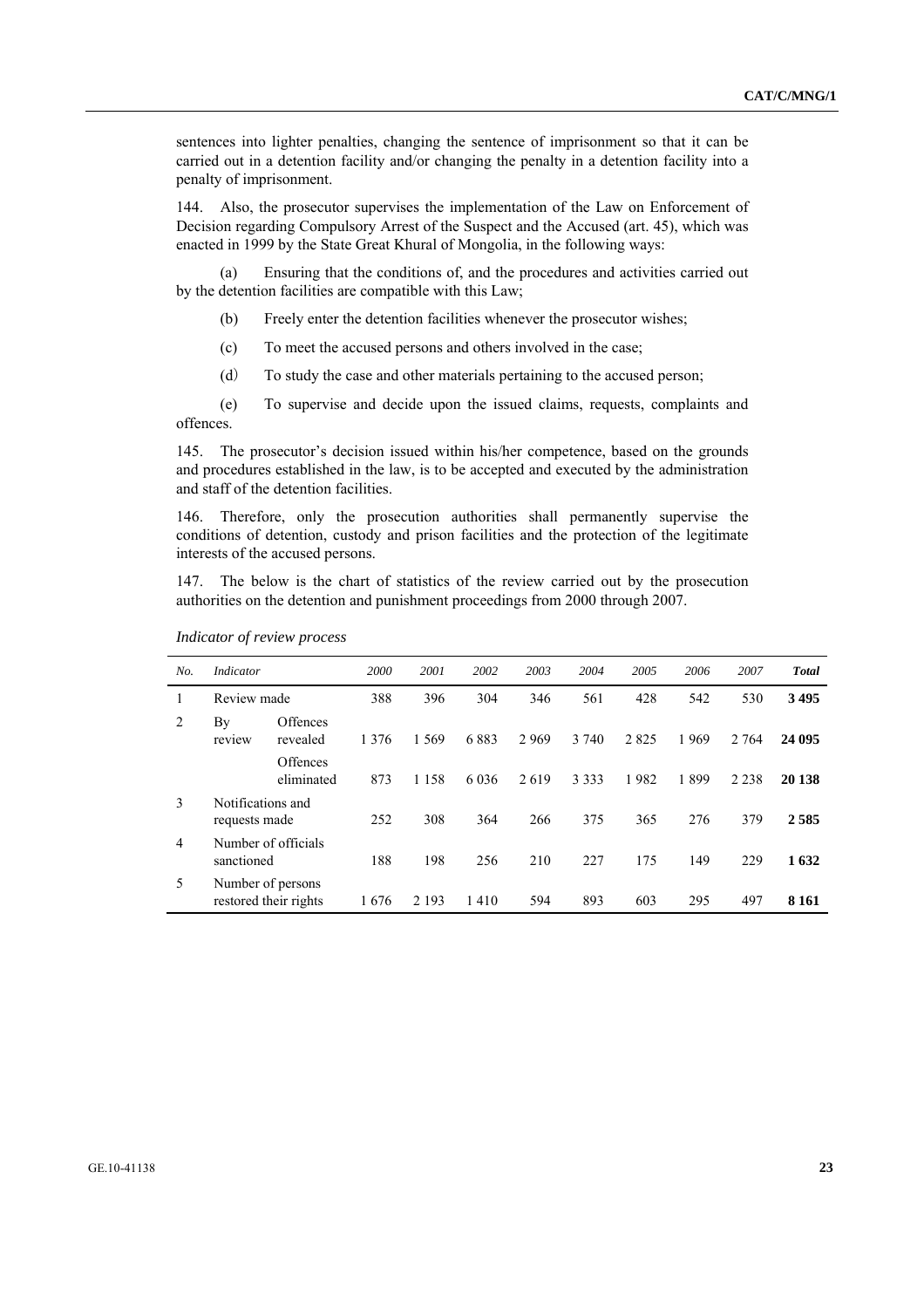|                 | Illegally arrested   |          | Captured in detention |                | Exceeded detention<br>period |          | <b>Total</b>        |
|-----------------|----------------------|----------|-----------------------|----------------|------------------------------|----------|---------------------|
| Year            | Number of<br>persons | Released | Number of<br>persons  | Released       | Number of<br>persons         | Released | persons<br>released |
| Since September |                      |          |                       |                |                              |          |                     |
| 2002            | 15                   | 15       | 15                    | 15             | 3                            | 3        | 33                  |
| 2003            | 25                   | 25       | $\overline{4}$        | $\overline{4}$ | 8                            | 8        | 37                  |
| 2004            | 33                   | 33       | $\overline{c}$        | 2              | 4                            | 4        | 39                  |
| 2005            | 39                   | 39       | 2                     | $\overline{2}$ | $\overline{4}$               | 4        | 39                  |
| 2006            | 48                   | 48       |                       |                | 16                           | 16       | 64                  |
| 2007            | 46                   | 46       | 4                     | $\overline{4}$ |                              | 1        | 51                  |
| <b>Result</b>   | 206                  | 206      | 27                    | 27             | 36                           | 36       | 263                 |

 *The survey on the release of persons by the prosecutor in accordance with paragraph 3 of article 10 of the Criminal Procedural Code of Mongolia.* 

148. According to article 105 of the Court Decision Enforcement Law of Mongolia, a detention organ consists of a detention facility; a prison or an imprisonment facility for adults and minors and a facility, where the same regime applies.

149. Also, as stipulated in article 106 of the same Law, decisions relating to the establishment, changing, closing and moving the location of the detention facilities shall be taken by the Government based upon the proposals of the Member of Government in charge of legal affairs.

150. As of March 2009, there were 21 centralized prisons and 25 detention facilities established in conformity with the law and conducting their activities under the supervision of prosecutor. These facilities are officially recognized and transparent. In other words, there is no hidden prison in Mongolia and no complaint or information in this regard has ever been received by the law enforcement authorities, or by the State and nongovernmental organizations involved\in the protection of human rights and freedoms.

151. The non-standardized temporary detention facility at Governor's Office of Ikh Khet and Airag soums of Dornogovi aimag (province) and the sober-up station and compulsory detention facility near Gurvan tes soum of Umnugovu aimag, which were established without the prosecutor's permission, have been closed.

152. Furthermore, the sober-up station and temporary detention facility at Choibalsan, Khalkh gol and Bayan-Uul soums of Dornod aimag have been closed due to illegal acts and eventually the activities of eight detention and sober-up facilities, which did not\meet minimum standards, have been terminated.

153. The issue of room changes at the detention facilities was legalized by the Joint Order No. 347/А173 of 13, December 2006, of the General Prosecutor and the Head of the Court Decision Enforcement Authority of Mongolia. The installation of camera surveillance systems in all detention facilities has played a major role in preventing arbitrary changing of prisoner's rooms by inquirers and investigators in order to intimidate the prisoners to admit their guilt.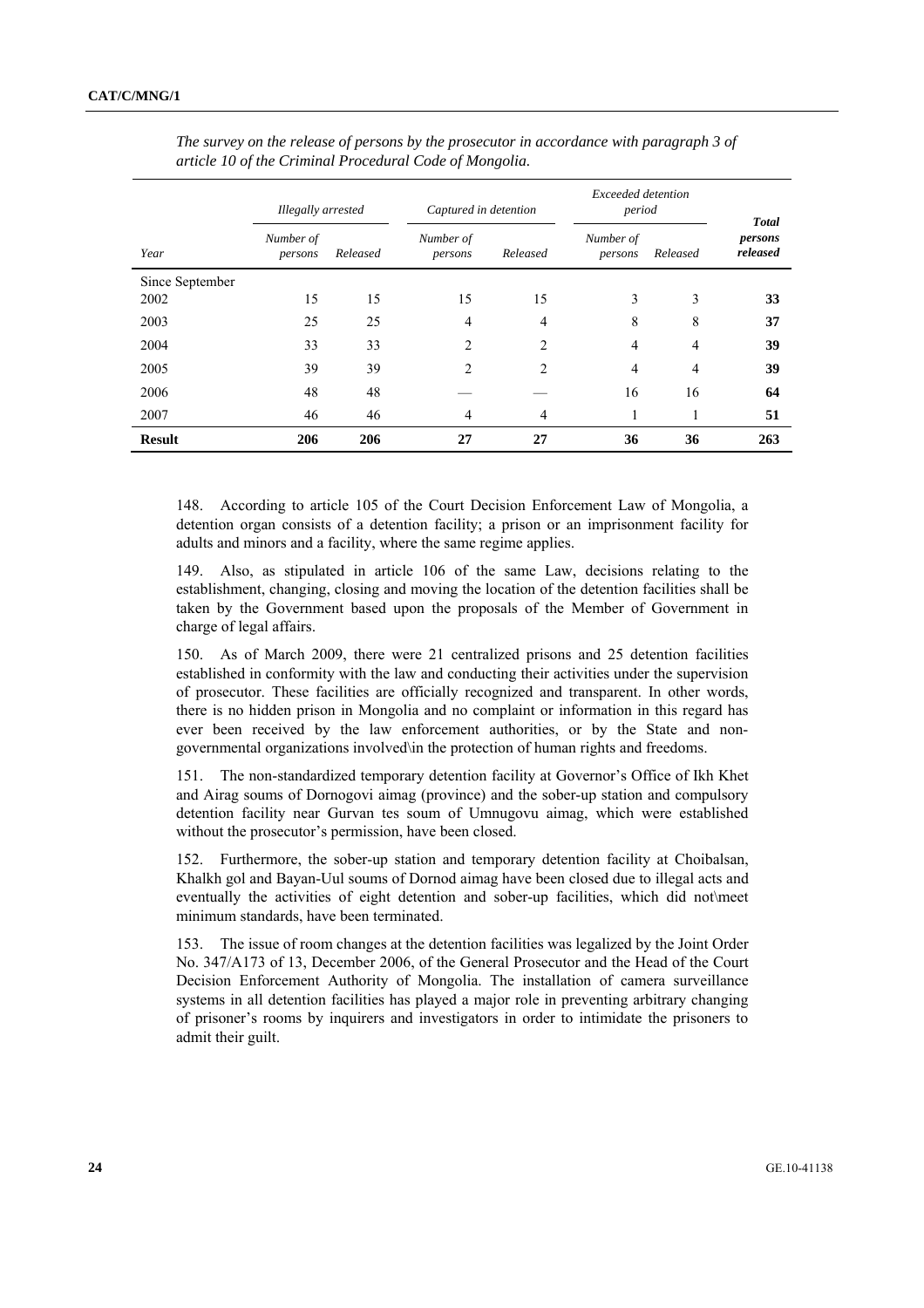### **Article 12**

#### **Examination of torture cases**

154. According to the Criminal Procedural Code of Mongolia, an investigation into torture crimes shall be handled by the following authorities:

- An Investigation Unit at the General Prosecutor's Office of Mongolia shall investigate less serious, serious and grave crimes (except the cases provided in the paragraph 1 of article 27 of the Criminal Procedural Code of Mongolia) committed by the police staff, inquirers, investigators, prosecutors, judges and the intelligence staff.
- An investigator of the Anti-Corruption Agency shall investigate the cases provided in the Criminal Code of Mongolia, including abuse of power or office by a State official (art. 263), excess of authority by a State official (art. 264), abuse of authority by an official of an NGO or a business entity (art. 265), excess of authority by an official of an NGO or a business entity (art. 266), receiving of a bribe (art. 268), giving of a bribe (art. 269), intermediation in bribery (art. 270) and spending of the budget funds contrary to their designation (art. 273).
- An investigator of the police authorities shall investigate less serious, serious and grave crimes except the abovementioned, as well as the crimes set out in paragraph 1 of article 27 of the Criminal Procedural Code of Mongolia.
- A prosecutor shall examine the implementation of laws during inquiry and investigation proceedings and participate in court trials on behalf of the State. In doing so, prosecutor shall exercise the rights provided in articles 193 and 195 of the Criminal Procedural Code of Mongolia and other rights vested in him/her by laws.

155. By establishing the Unit at the prosecution authority with the function of investigating the cases involving actions committed by police staff, inquirers, investigators or law enforcement officials, the system under which State organizations investigated the crimes of torture involving their own staff was abolished.

156. The official court statistics show that a survey on inquirers, investigators and police staff, who have been sentenced for using torture in order to get testimonies, has not been issued for the last three years. Since 2002, only 1 person from inquiry, investigation, court and prosecution authorities has been sentenced for his inhumane and cruel treatment (art. 251 of the Criminal Code of Mongolia) towards the suspect and the accused person.

### **Article 13**

#### **Claims, complaints and settlements**

157. As stipulated in article 16 of the Constitution of Mongolia, a citizen of Mongolia shall enjoy the right to appeal to the court to protect his/her right if he/she considers that the rights or freedoms as spelt out by the Mongolian law or an international treaty have been violated, and the right to submit a petition or a complaint to State bodies and officials. The State bodies and officials shall be obliged to respond to the petitions or complaints of citizens in conformity with law.

158. Also, paragraph 1 of article 49 of the Constitution of Mongolia reads "Judges shall be independent and subject only to law", which stands as a guarantee for the implementation of article 13 of this Convention.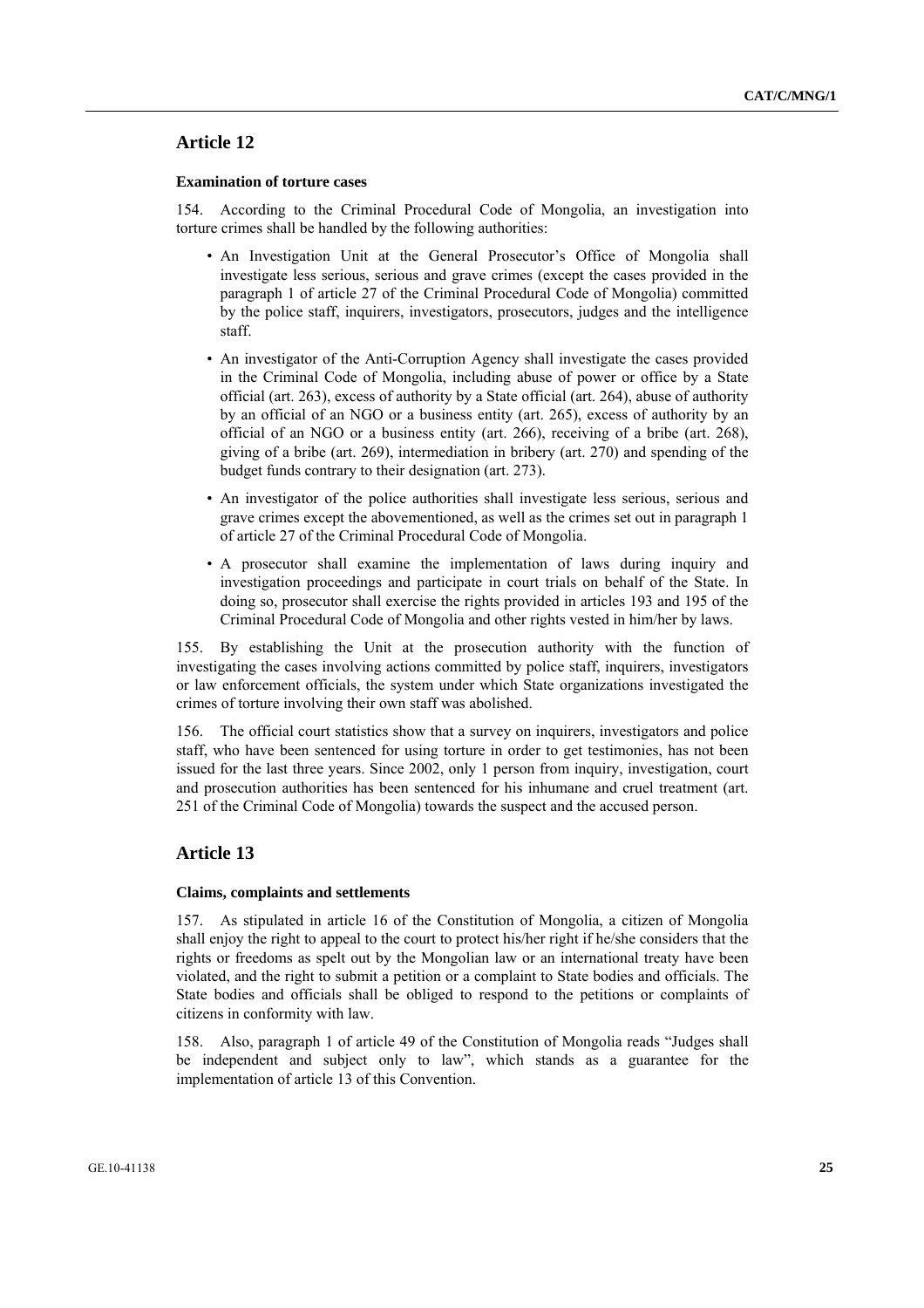159. According to article 170 of the Criminal Procedural Code of Mongolia, chiefs of inquiry and investigation authorities or an inquirer, investigator and a prosecutor must accept the complaint and information regarding a crime that has been committed or an attempt or preparation to commit a crime.

160. A decision on the complaint and information regarding the crime shall be taken within five days. In cases where additional explanations, materials or related documents and crime scene examination are requested, the chiefs of inquiry and investigation authorities shall extend the period up to 14 days.

161. As provided in article 102 of the Criminal Procedural Code of Mongolia, participants in the criminal proceedings shall enjoy the right to request to conduct particular criminal proceedings, to have an examination as to establish whether the action in fact constitutes a crime and to have his/her legitimate interests protected by an inquirer, investigator, prosecutor, court and a judge. Requests can be issued at any time during the criminal proceedings and their non-fulfilment shall not constitute grounds to limit their reissuance at any stage of proceedings.

162. The decision whether to satisfy the request shall be taken, immediately, or if this is not possible, within five days from the moment of its issuance.

163. The request shall be accepted if it possesses elements of potential significance to a decision on the case or in protecting the legitimate interests of participants and other persons. Otherwise, it shall be nullified. An inquirer, investigator, prosecutor or a court shall issue a resolution and decision whether to fully or partially satisfy the request or to nullify it. In the latter instance a complaint can be submitted following the legal procedures.

164. According to article 106 of the Criminal Procedural Code of Mongolia, a participant in the criminal proceeding, either a citizen or a business entity, whose legitimate interests have been violated by that proceeding, shall issue a complaint, in accordance with procedures in this Code, with respect to the activities and the decisions made by an inquirer, investigator, prosecutor or a court. If the suspect or the accused person has issued a complaint to an inquirer, investigator, prosecutor and a court, the administration of the detention facility shall forward it within 24 hours to the exact address. A complaint regarding the activities and decision by an inquirer, investigator, prosecutor and a court shall be issued at anytime during the criminal proceedings.

165. Article 22 of the Law on Enforcement of Decision regarding Course of Arrest and Detention of the Accused and the Suspect states the followings:

- The accused shall submit his/her claim, proposal and complaint addressed to the State and municipal administrations, other organizations and the officials through the administration of the detention facility where he/she is being held
- The administration of the detention facility shall not check a claim, proposal or a complaint addressed to other organs that supervise the activities carried out by a court, prosecutor or detention facility and within one day of its receipt must submit it in a sealed envelope to the concerned organs
- A claim, proposal or complaint addressed to organs, officials and advocates other than the entities provided in paragraph 2 of article 22 of this Code can be checked by the administration of detention facility and shall be forwarded within three days after they have been accepted

166. According to the Criminal Procedural Code of Mongolia (2002), the Investigation Unit at the General Prosecutor's Office shall receive complaints and any information regarding the crimes and tortures committed by an inquirer, investigator, prosecutor or a judge. The activities of this Unit have been well defined, so it can act within its powers.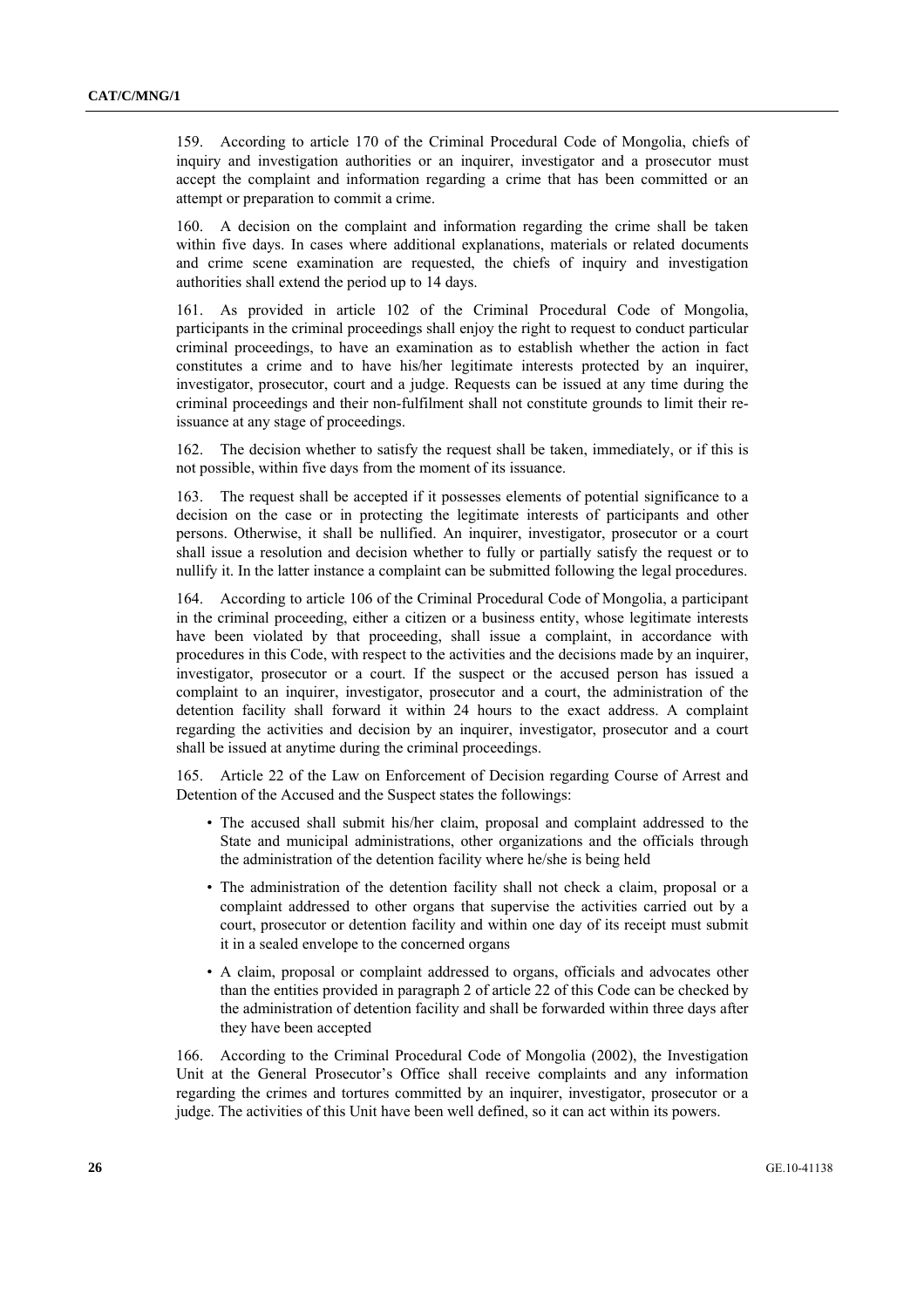167. Since its establishment in 2002, through 2009, it has received over 132 complaints and information regarding tortures and torture crimes and conducted relevant examinations.

168. In 33 instances (25 per cent of total complaints) proceedings have been instituted, 10 of them (30 per cent) have been settled in court and the remainder have been dropped in the course of legal procedures.

169. At the detention facilities there are no expert trainees to deal h with women, minors, or persons of different races, or religions as no such necessity has risen so far in Mongolia.

### **Article 14**

#### **Compensation**

170. As stated in paragraph 14 of article 16 of the Constitution of Mongolia, a citizen of Mongolia shall enjoy the right to be compensated for the damage illegally caused by others.

171. In accordance with article 120 of the Criminal Procedural Code of Mongolia, when civil claim has been raised in the context of criminal offences, the amount of damages, compensation methods, conditions and procedures shall be determined by the Civil Code, Labor Law and other laws of Mongolia. According to paragraph 1 of article 497 of the Civil Code of Mongolia, a legal person, who caused damage to others' rights, life, health, dignity, business reputation or property deliberately or due to negligence (inaction), shall compensate for that damage. Paragraph 2 of article 498 of the same Code stipulates that if a government official causes damage to another party as a result of a wrongful decision or other form of misconduct (inaction), the administrative bodies that employ the officer, or the State, shall be liable for the damage unless otherwise provided by law.

172. Chapter 44 of the Criminal Procedural Code of Mongolia (arts. 388–397) concretely defined the issue of compensation for damages to a citizen caused by illegal actions by an inquirer, investigator, prosecutor and a judge.

173. Although the clause "compensation for tortured persons" has not been precisely defined in this Code, the issue of compensation of damages for illegal sentencing, arrest, detention, temporary suspension from duty, keeping under medical facilities of a citizen and injury caused using a compulsory medical treatment, regardless of the guilt of an inquirer, investigator, prosecutor and a judge, shall be handled by the State.

174. The clauses of the law have legalized some of the important issues, such as the right to be compensated, the grounds for compensation, compensation for damage to properties, compensation for mental distress, restoration of awards and titles, compensation for legal entities as well as to give reference regarding illegal activities, explain compensation rights, issue claims for the compensation of damages and to resolve claims for compensation.

175. The Supreme Court of Mongolia has ruled that compensation for damage caused by illegal acts by an inquirer, investigator, prosecutor and a judge shall be granted from the State reserve fund and must reflected in court decisions. Therefore, the compensation issues are to be settled through the Cabinet forum on each occasion.

176. For example, approximately 500,000,000 tugrugs Mongolian currency have been allocated from the State reserve fund in order to compensate 20 of citizens and organizations who suffered damages as a result of illegal activities carried out by an inquirer, investigator, prosecutor and a judge.

177. Also, in order to compensate citizens and legal entities injured by the wrongful activities of the State officials, 3.400.000.000 tugrugs have been budgeted in the year of 2009 and compensations of damages of previous years are to be made accordingly.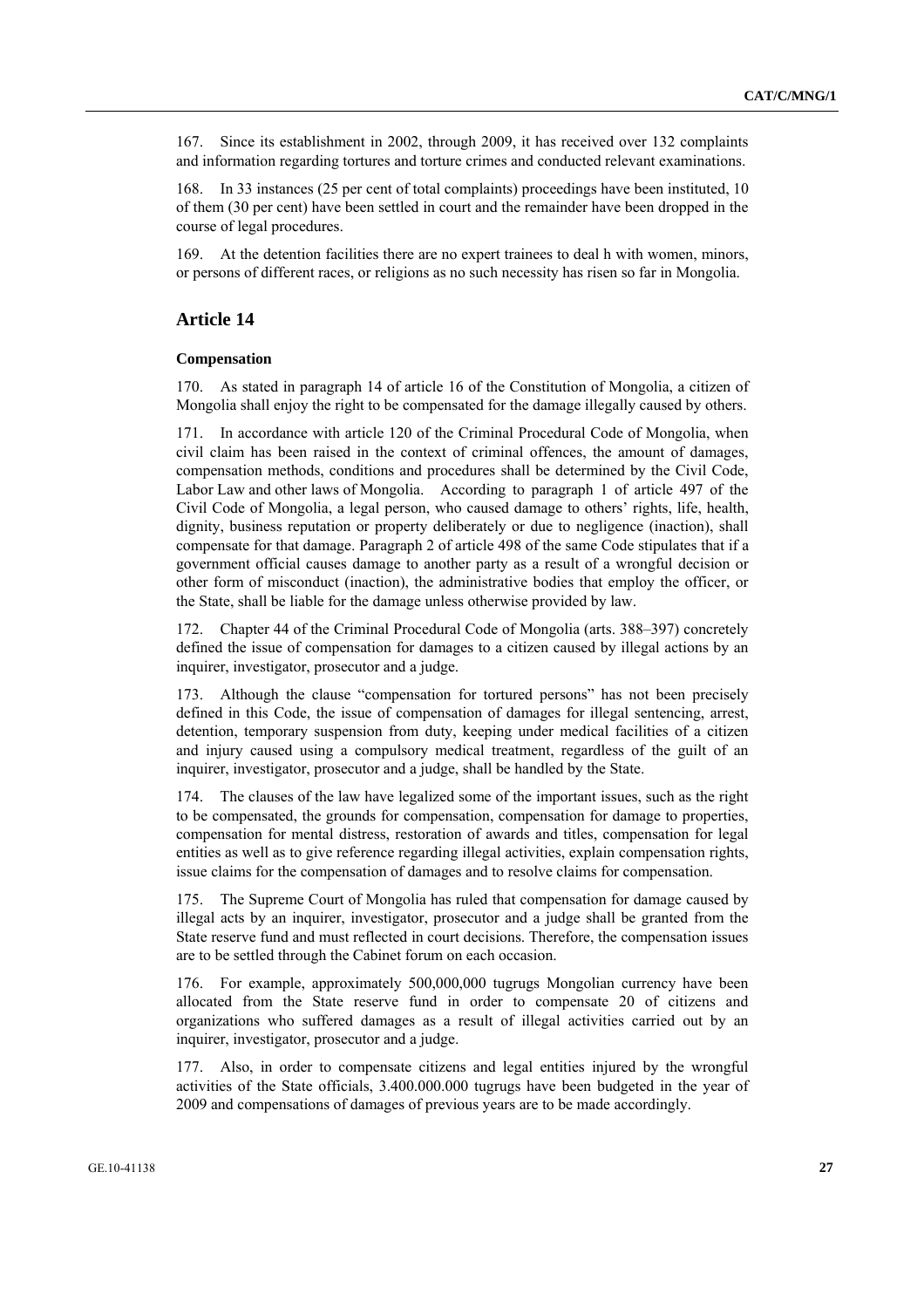### **Article 15**

#### **Evidence**

178. Materials or information on the circumstances of the crime that have been obtained by legal procedures shall be counted as evidence.

179. As stated in paragraph 4 of article 79 of the Criminal Procedural Code of Mongolia, if the related procedures have not been respected during the period of collecting materials, they shall lose their status as evidence and shall not constitute grounds for court decisions.

180. Intimidation, torture and other cruel, inhumane or degrading treatment or punishment or other measures harmful to a citizen's life and health shall not be applied to obtain testimonies, explanations and conclusions during the evidence collecting process.

181. According to article 256 of the Criminal Code, making a witness or victim give a false testimony, or an expert witness render a false opinion or an interpreter do false interpretation through violence, bribery or threats to destroy property shall be punishable by 200 to 300 hours of forced labour, a fine equal to 51 to 100 times the minimum salary, or imprisonment for a term of up to three years.

182. In other words, the Criminal Code and the Criminal Procedural Code of Mongolia encompass the principle that punishment cannot be applied based on evidence collected through illegal means.

### **Article 16**

#### **Prohibition of torture**

183. Within the frame of legal reform in 2002, in order to implement article 16 of the Convention, the following clauses were placed in the Criminal Code, the Criminal Procedural Code, the Court Decision Enforcement Law and the Law on Enforcement of Decision regarding Course of Arrest and Detention of the Accused and the Suspect and other procedures and instructions pursuant to these instruments.

184. Paragraph 1 of article 7 of the Criminal Code of Mongolia reads, "Punishment and measures of coercion to be imposed to a person who committed a crime may not have the purpose of inhumane, cruel treatment or degrading his/her honour and dignity."

185. The Criminal Procedural Code of Mongolia contains many clauses stating principles including:

- No person shall be arrested beyond the procedures and grounds defined by this Code (art. 10, para. 1)
- Without the consent of a prosecutor or a judge, no person shall be kept under medical facilities for examination, or detained without the consent of a judge (art. 10, para. 2)
- No person shall be subjected to torture or to inhumane, cruel or degrading treatment (art. 10, para. 4)
- It is forbidden to force a suspect to give testimony or treat him/her in a cruel, inhumane or degrading manner (art. 81, para. 2)

186. Furthermore the Law on Enforcement of Decision regarding Course of Arrest and Detention of the Accused and the Suspect contains several underlining regulations, which are: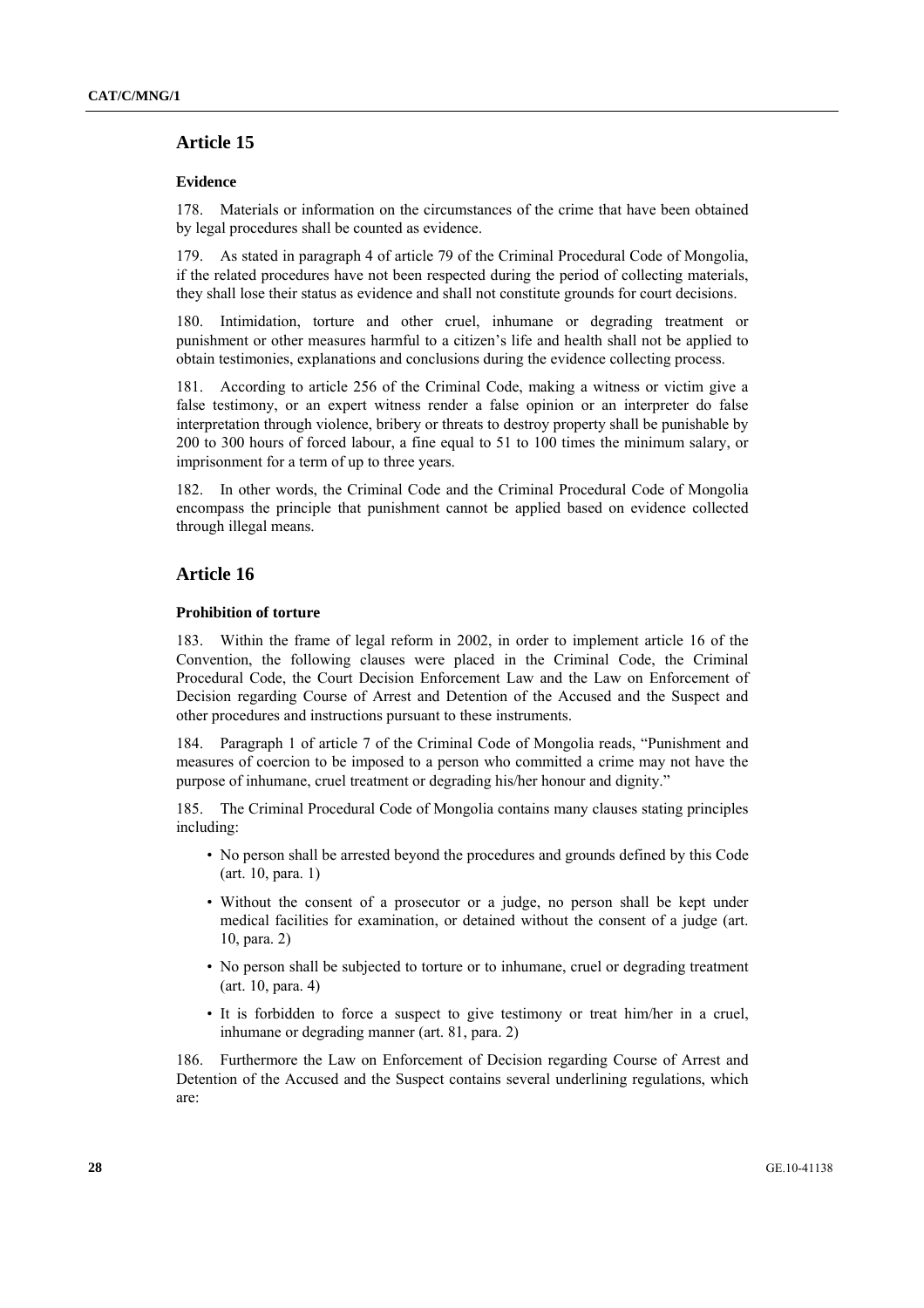- It is forbidden to use torture or other means to physically torment and subject the arrested person to duress (art. 3, para. 2)
- Inhumane treatment o f the accused or sentenced persons by the staff of detention facilities is prohibited (art. 10. para. 3)
- It is forbidden to investigate or subject to duress, the accused or the sentenced person who has issued a claim, proposal and complaint regarding his/her protection of legitimate interests; staff found responsible for such actions shall be punished (art. 22. para. 7)

187. In cases where the life or health of the accused or the sentenced is in danger or where he/she has been threatened or assaulted by another accused or sentenced person, the chief of detention facility shall immediately take appropriate measures to ensure his/her security (art. 20, para. 1).

188. A working group was established by the Justice Minister's Order No. 114 of 2008 with the duties to compensate persons having suffered damages as a result of groundless arrest or detention or false conviction and to examine and initiate proposals on determining the amount of compensation for the mental distress endured for every hour of false detention. These duties are being carried out.

189. In paragraphs (c) and (d) of the recommendations and conclusions made by Mr. Manfred Nowak, the Special Rapporteur on the question of torture, it is recommended that the permission to detain legally arrested person shall be issued within 48 hours and custody registers shall be scrupulously maintained.

190. To implement the said recommendations "The Internal Procedure on Detention Facilities" has been revised by the related orders of the Justice Minister. In order to supervise detention facilities so as to prevent tortures which may occur, and to settle immediately complaints, proposals and requests issued by the accused persons, starting from January 2008 the review prosecutors from the Capital City Prosecutor's Office are working four shifts in 24 hours at the Detention facility "Gants Khudag." According to articles 58 and 59 of the Criminal Procedural Code of Mongolia, a person subject to an arrest resolution shall be accepted in the presence of police staff; in cases where the arrest period has expired or when the detention decision of the court has not been handed within the time period established in law, he/she shall immediately be released by resolution of the chief of detention facility. In 2007, 3,268 suspects were accepted at detention facilities and 2,075 of them were released and in 2008, 3,487 suspects were arrested and 1,478 persons were freed. These actions were carried out under the supervision of the prosecutors.

191. Since it is the prosecutor's duty to combat against tortures during inquiry and investigation proceedings, many notable achievements have been reached in this regard.

192. The maintenance of the procedures and grounds for the arrest of the suspect and the accused is of crucial significance in the protection of human rights and freedoms. To this end, n order to examine and to prevent faults made by an inquirer, investigator, prosecutor or a judge during an extension of the period of inquiry and investigation proceedings and to conduct the proceedings in accordance with the Criminal Procedural Code of Mongolia, "The Procedure on Regulating of Some Arresting and Detention Proceedings" has been issued along with the Supreme Court of Mongolia.

193. According to the above procedure, in the case where a suspect has been arrested in exigent situations, an inquirer or an investigator shall hand the arrest resolution to a prosecutor within 24 hours from its issuance; this was intended to eliminate the previous malpractice.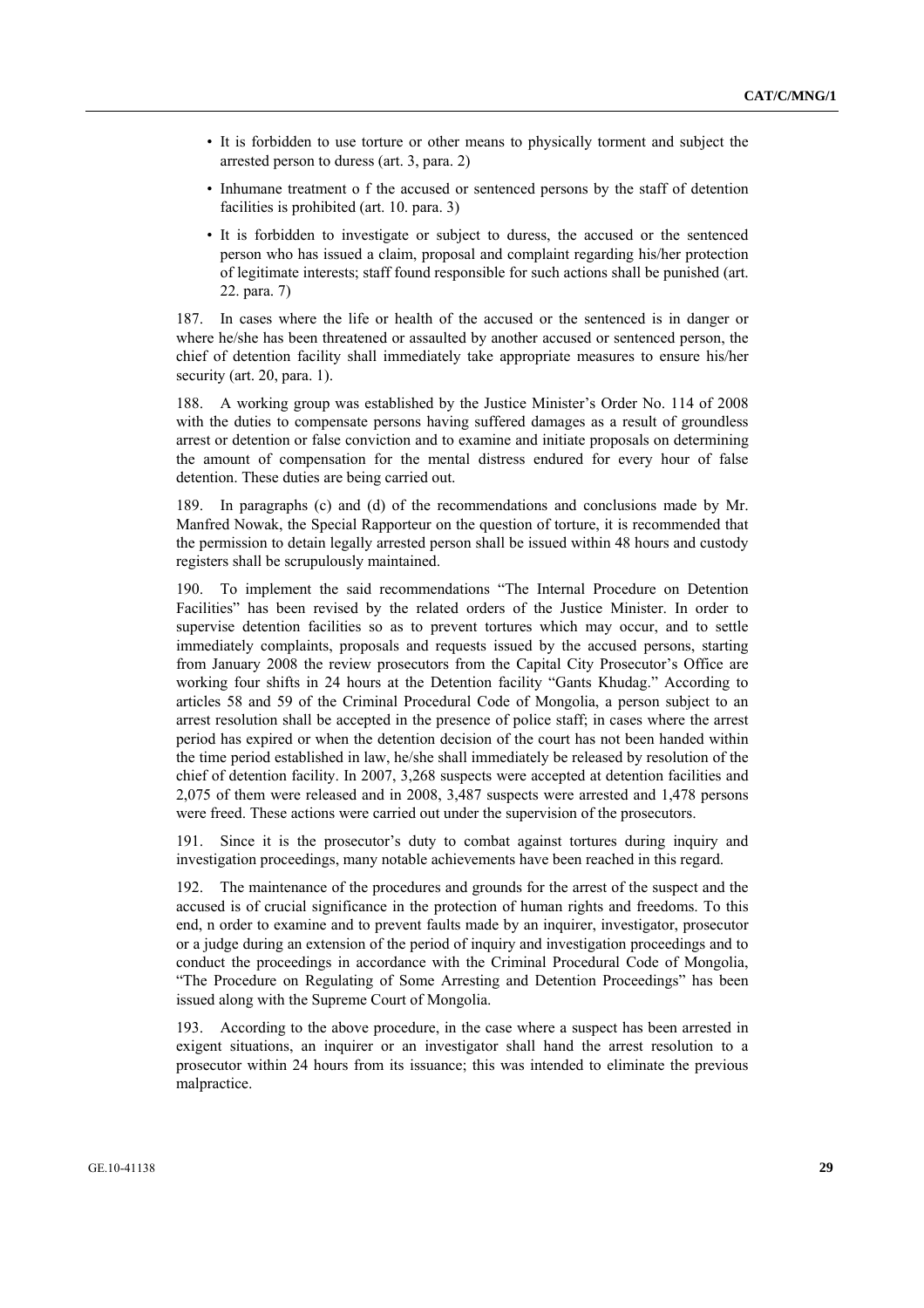194. Also, an inquirer or an investigator bears the responsibility to inform the parents, legal representatives or advocates of an arrested minor of his/her arrest within 12 hours.

195. As of 2007, the Investigation Unit at the General Prosecutor's Office had taken action with respect to seven crimes involving duress, threat and deceit by an inquirer or an investigator aimed at obtaining testimony and in 2008, four such crimes were settled.

196. In 2007 and 2008, none of the crimes stated in article 248 (recognizing as a suspect, charging and sentencing of a knowingly innocent person) and article 249 (knowingly illegal detention or custody) of the Criminal Code of Mongolia were committed.

197. In cases where there is sufficient evidence to prove that interpretations and opinions made by an expert, testimonies delivered by a suspect, accused, witness, victim or an interpreter to cases under the prosecutor's review or decided by court, are found questionable, or that the related proceedings by an inquirer or an investigator were not conducted in conformity with the procedures and conditions provided in laws, a prosecutor may institute criminal proceeding and collect evidence in the manner set out in the law in order to potentially resolve the case. The above proceeding is now to be conducted according to the revised "Methodical Instruction on Investigation Proceedings" of 2009, designed to suppress any illegal acts that might be carried out by an inquirer or an investigator.

198. The issue of room changes at the detention facilities was legalized by the Joint Order No. 347/A173 of 13 December 2006, of the General Prosecutor and the Head of the Court Decision Enforcement Authority of Mongolia. According to this Order, urgent changes of rooms of a suspect and an accused must be made only on the basis of the prosecutor's permission; this regulation is of potential significance as a means of preventing tortures and intimidation by inquirers and investigators.

199. The examination of "Detention facilities" by the General Prosecutor's Office of Mongolia is conducted on a permanent basis and two out of 25 detention facilities have been found to be unsatisfactory. Offences involving mistreatment occurred only in one detention facility at Selenge aimag.

200. During his stay in Mongolia in 2005, Mr. Manfred Nowak visited some of the detention facilities at the Court Decision Enforcement Authority and submitted conclusions and recommendations in this regard. Since that time, the Authority has taken the following activities.

201. Following the plans to construct the walls of detention facilities according to a single, standard design, ten facilities were surrounded by cemented blocks (with dimensions 5.5m–6.5m in height and 0.4m–0.6m in width) in 2007 and two facilities in 2008 with the same cement blocks. Moreover, new buildings for approximately 3,500 prisoners were built at ten of detention facilities. The legal requirements and international standards were maintained as the single rooms in these buildings have the capacity to hold up to six-eight prisoners and each floor has toilet and fully equipped with hot water showers. The buildings and libraries for the prisoners were repaired as well.

202. In Mongolia, 6,000 persons are sentenced to imprisonment annually, of whom 3,500 (over 50 per cent) can now be kept in new buildings at detention facilities.

203. The Internal Procedure on Detention Facilities was revised by the Justice Minister's Order No. 78 of 9 September 2007 and is applicable in the day-to-day activities of detention facilities. According to this Procedure, a suspect must be accepted in the presence of police staff and shall be checked with medical examinations every two weeks. Related records must be attached to his/her case folders.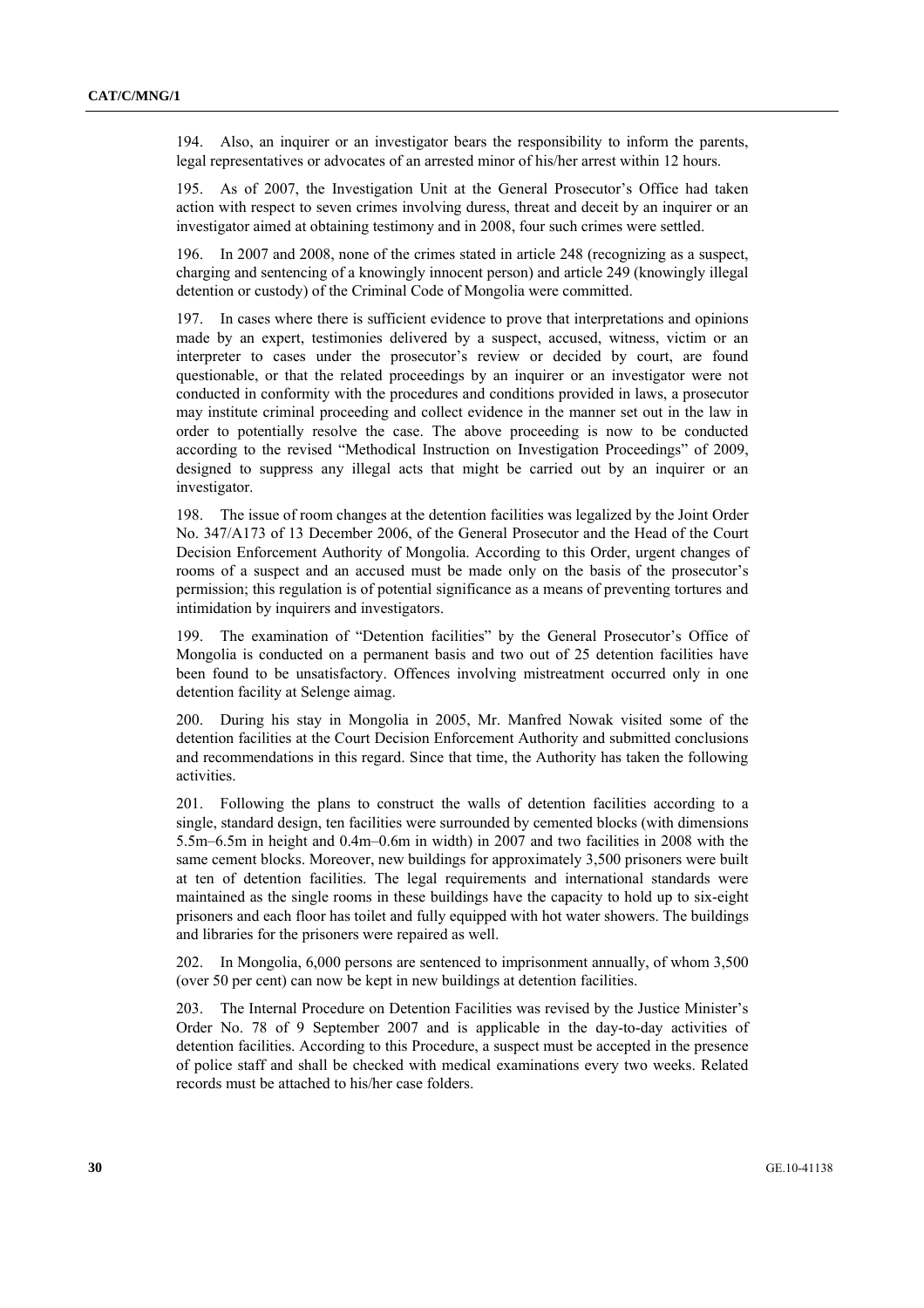204. With the purpose of improving the lighting and air-conditioning at municipal detention facilities and to increase the square metres per person, the step by step expansion work has commenced at some detention facilities. For example, the detention facility at Tuv aimag has been expanded accordingly, with each room connected to both pure and waste water systems. Moreover, lighting and air-conditioning have been improved; prisoners' beds have been double fixed to the floor. The most important progress is the fact that not less than 2.5 square metres have been allocated per person. The detention facility at Darkhan-Uul aimag has also been fully repaired.

205. By the amendment to the Criminal Code of Mongolia, of 1 February 2008, eight infractions, which were considered as crimes in the previous Code, were no longer considered as such, while the maximum and minimum periods of sentences for certain types of crimes have been reduced. Within this framework, 705 prisoners have been released, periods from two to ten years have been deducted from the sentences of 611 prisoners, and the sentences of 747 prisoners have been reduced (out of total 2,063 prisoners).

206. Six out of the 50 prisoners who have been sentenced to the death penalty have been spared by imprisonment to 30 years and they have not only been provided with rights spelt in laws and procedures and subsistence supplies but also a possibility to take part in computer and foreign language trainings.

207. In November 2008, delegations led by Mr. Tieri Mierat, Head of the East Asian Office of the International Committee of the Red Cross and Mr. Hernàn Reyes M.D., Expert of the Committee visited the Central Detention Facility No. 401, a detention facility for minors, a tuberculosis hospital and a detention facility at Tuv aimag. They issued a unanimous conclusion that the conditions of the prisoners, as well as the activities carried out in these facilities are in full accordance with international standards and norms.

208. Attention is paid to the expansion and intensification of the training and social worker divisions at decision enforcement authorities. In order to capacitate the social workers and to develop social work at centralized detention facilities, "Socialization Program for Prisoners in 2008–2009" has been approved and applied in all detention facilities. It was decided that upon their release, all prisoners must be provided with Civil ID certificates and so far the Centre for Civil Registration and Information has issued proper ID certificates to 52 prisoners. Within the framework of prisoner socialization activities, the preparatory work for establishing vocational training centres at some of the detention facilities has been completed, and with the permission of the Labour and Social Security Authority of Mongolia, training on decoration, bricklaying and fitting has been provided to 95 prisoners at Detention facility No. 421 at Amgalan area, and had commenced in the Detention facilities at Govisumber aimag (No. 425) and at Darkhan-Uul aimag.

209. According to the Justice Minister's "Internal Procedure on Detention Facilities", detention staff shall treat the prisoner as they would any citizen (art. 7, para. 1) and shall not discriminate against prisoners on a basis of sentence, race, ethnic origin, religion, opinion and education (art. 7, para. 2). The above clauses are compatible with the Convention.

210. The survey has included the General Prosecutor's Office, the Supreme Court, the General Police Department, the Ministry of Defence, Border Defence Authority, the Court Decision Enforcement Authority, the Ministry of Education, Culture and Science and the Investigation Unit at the General Prosecutor's Office of Mongolia in order to examine whether the cruel, inhuman or degrading treatments or punishments other than torture, which is placed in article 16 of the Convention or in Mongolian legislation, have been